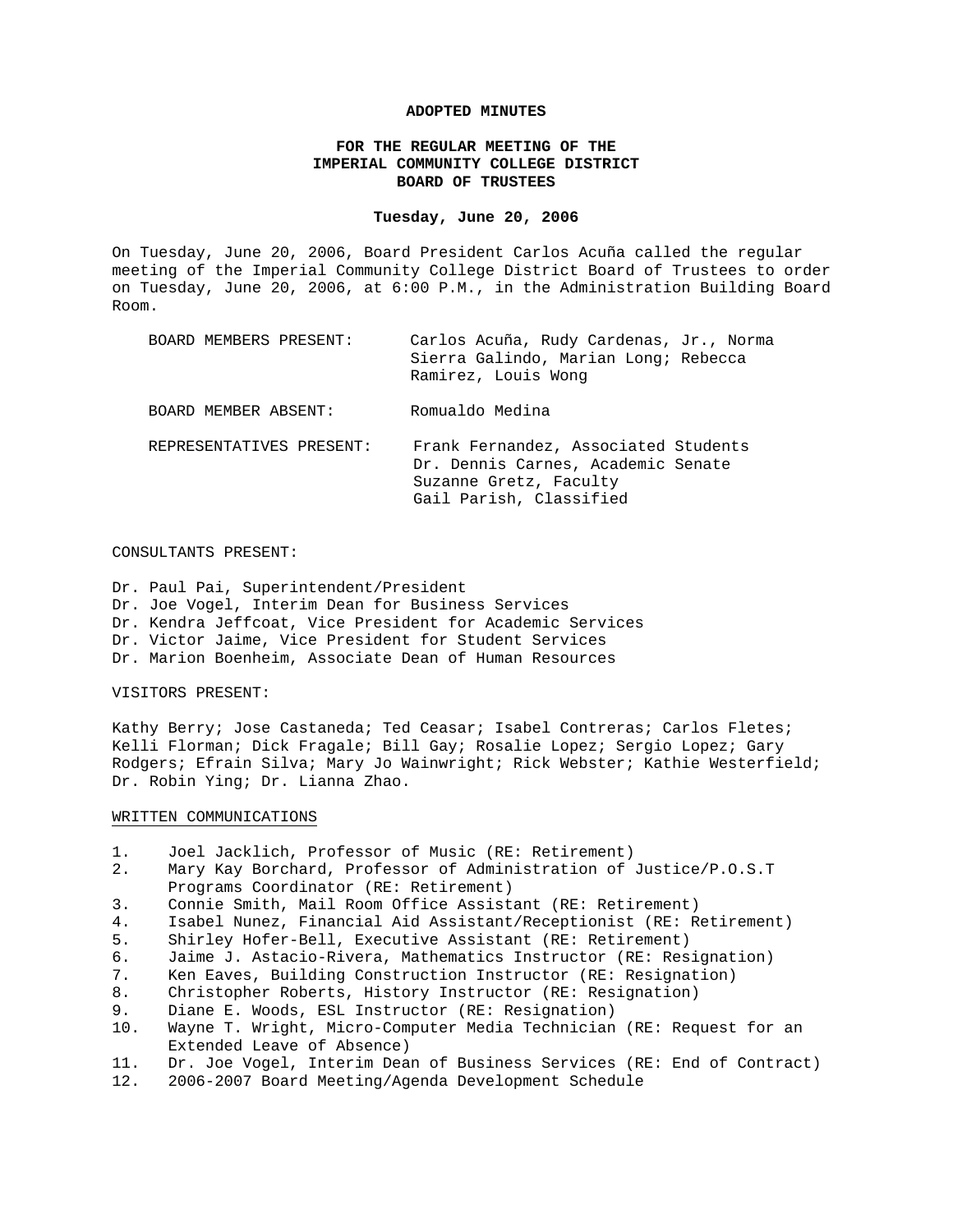# 1904 Johnson Lane El Centro, CA 92243-9547 Tel.: (760) 352-8791 joel.jacklich@imperial.edu joel.jacklich@earthlink.net

May 1, 2005

Dr. Paul Pai, President/Superintendent and the Board of Trustees **Imperial Valley College** P.O. Box 158 Imperial, CA 92251

Dear Sirs:

I wish to thank the Board of Trustees for the opportunity to retire under the STRS " $2+2$ " Incentive Program as per Board Resolution 13168, dated December 14, 2004. Following my final service at the IVC Graduation Ceremony on Saturday, June 10, 2006, I will begin my retirement on Sunday, June 11, 2006.\*

It has been my great privilege and pleasure to serve Imperial Valley College for the past thirty-one and a half years, the first fourteen and a half as an adjunct music instructor in the Evening College, and the past seventeen years as an instructor, assistant professor, associate professor, and finally professor of music and music department head, and, for ten of those years, serving as a member of the Academic Senate.

During my tenure here, I have cherished the comradeship of fellow teachers, administration, and support staff. With the encouragement and support of the administration and board in the open arena of academic freedom offered by Imperial Valley College, I have enjoyed adapting existing courses, and designing, scheduling, and implementing new courses (such as the first course ever offered by Imperial Valley College over the Internet – Mus 102: Introduction to Music Literature and Listening).

On a personal note, I have taken pride in seeing the larger community served through the musical performance organizations sheltered by Imperial Valley College. Thirty-one and a half years ago, when I first came to IVC bringing with me the fledgling Imperial Valley Chamber Orchestra (now the Imperial Valley Symphony) at the request of then Humanities Chairman, James Stone, a college/community partnership was founded between the college and the Imperial Valley Symphony Association, in which both partners contributed to the development and growth of the Imperial Valley Symphony, the oldest continually functioning performing arts organization in the county. Since that first college/community partnership, I have seen the same community relationships build between the college and the Imperial Valley Master Chorale, Valley Jazz, and the Imperial College/Community Band. I thank you for your vision and support in helping to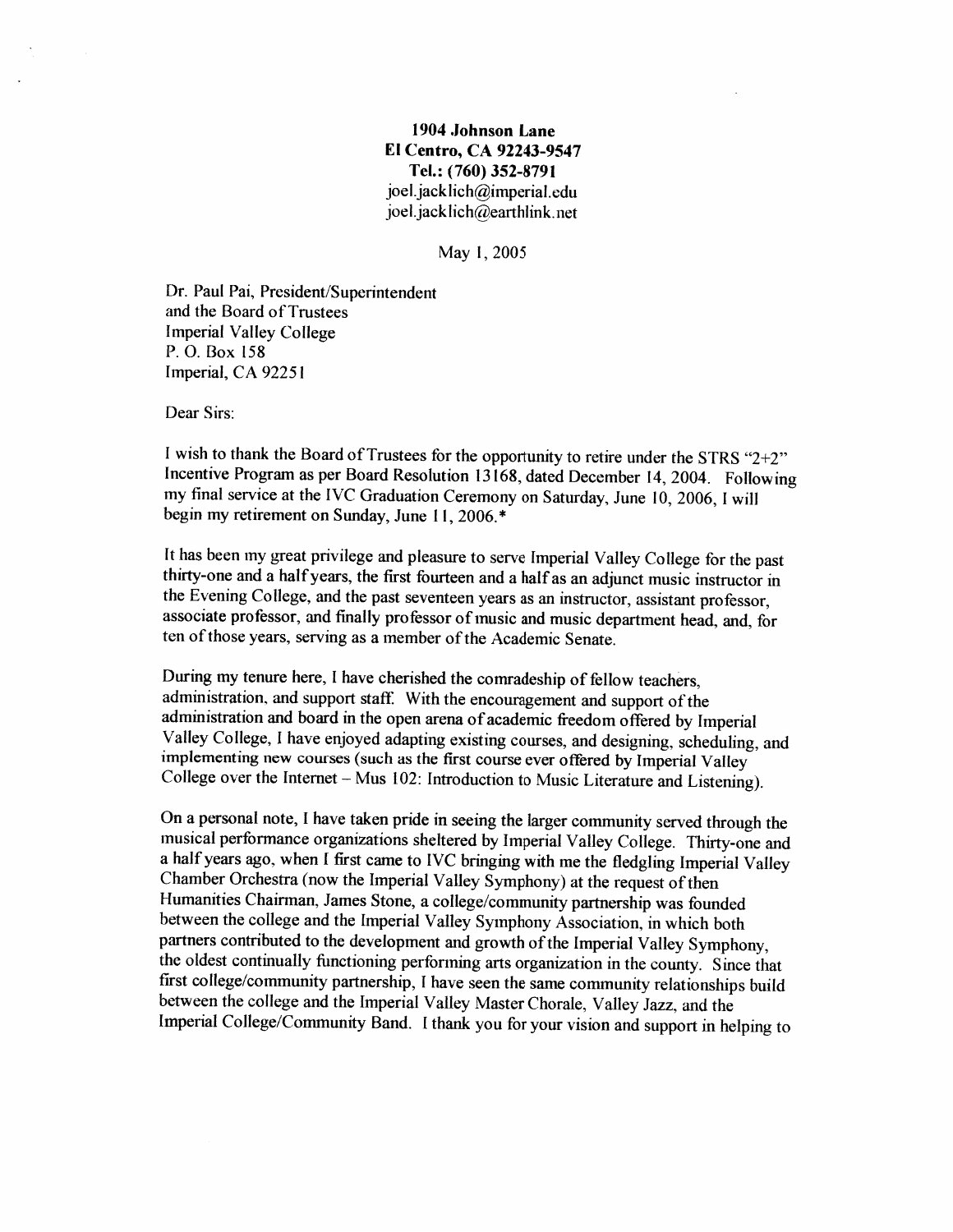build these partnerships for the greater cultural good of the community, and for your overall support for the arts.

Under the joint sponsorship of Imperial Valley College and the Imperial Valley Symphony, I am proud to have brought to this community such world-class artists as Sir Pepe Romero, Sir Celin Romero, Sherry Kloss, Enrique Flores, Alina Kiryayeva, and Nadia Shpachenko, and to have presented the world premieres of Phillip Buttall's The Lone Arranger, Barry Stronge's Overture to a Lost Opera, Micah Levy's The Probably Untrue Story of Mary (Who) Had a Little Lamb, and the U.S. premiere of Salvador Bacarisse's Concertino in a minor for Guitar and Orchestra.

I leave the music department in the very capable hands of Dr. Van Decker. I wish every success to IVC as it continues on its academic path without me.

Sincerely.

Jøel Jacklich, M.F.A. Professor of Music

\*NOTE: As of the writing of this letter, I have not yet received confirmation of the granting of the STRS "2 Plus 2" retirement incentive. This letter of resignation is conditional upon the receiving the STRS "2 Plus 2" retirement incentive. If a "2 Plus 2" retirement incentive is not granted, this resignation may be rescinded, as per Board Resolution 13168, dated December 14, 2004.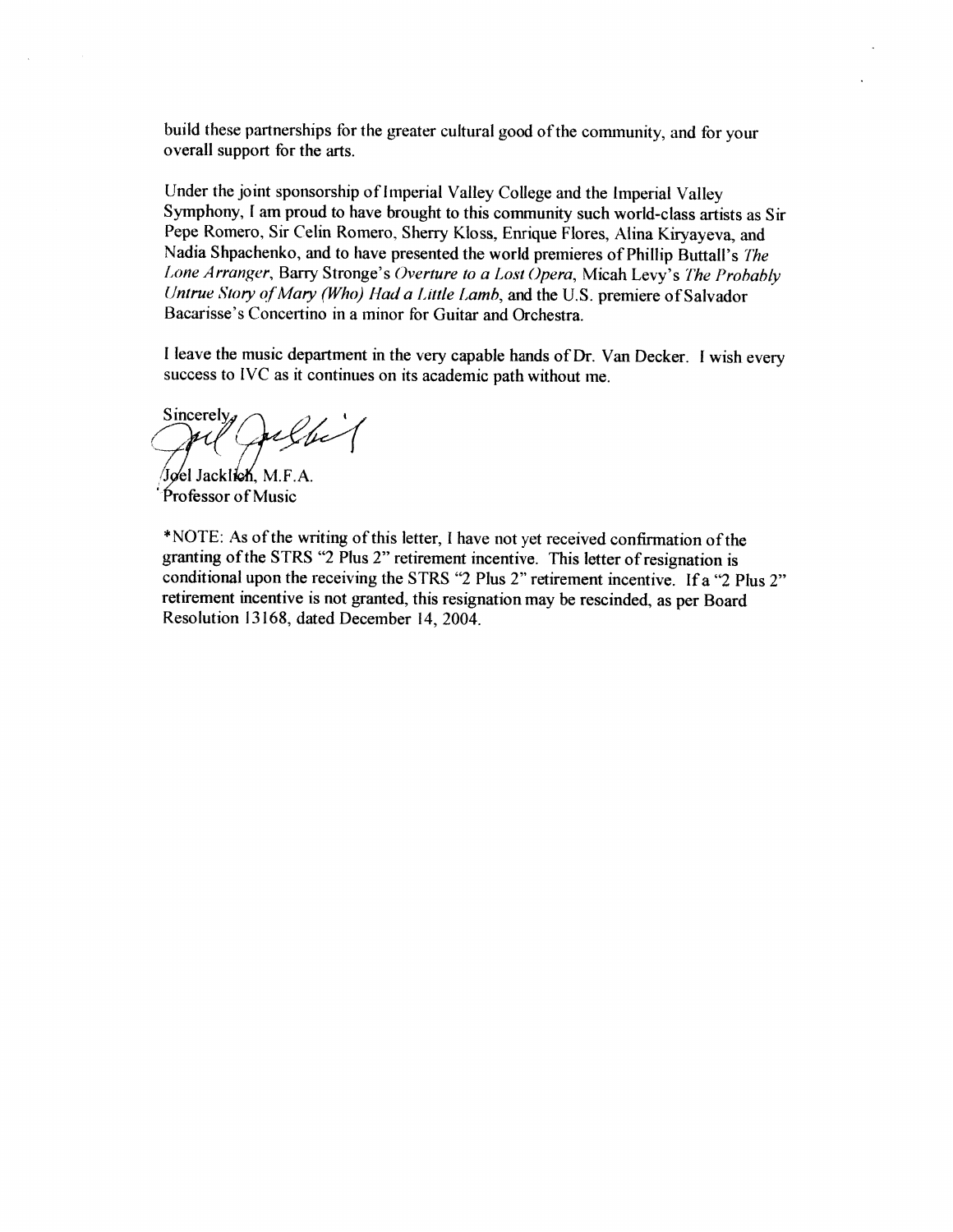

June 6, 2006

Dr. Pai and Imperial Valley College Board of Trustees 380 East Aten Road Imperial, California 92251

Dear Dr. Pai and Imperial Valley College Board of Trustees:

Please accept this letter as formalized notification of my retirement from Imperial Valley College effective June 12, 2006.

Personally and professionally, my life has been profoundly enriched throughout my career at Imperial Valley College. It has been a privilege to teach and learn at IVC. Individually and collectively I will miss the institutional collegiality. Thank you for the opportunities afforded me, and I look forward to continued lifelong learning.

Sincerely,

Mary Kay Borchard Professor of Administration of Justice P.O.S.T. Programs Coordinator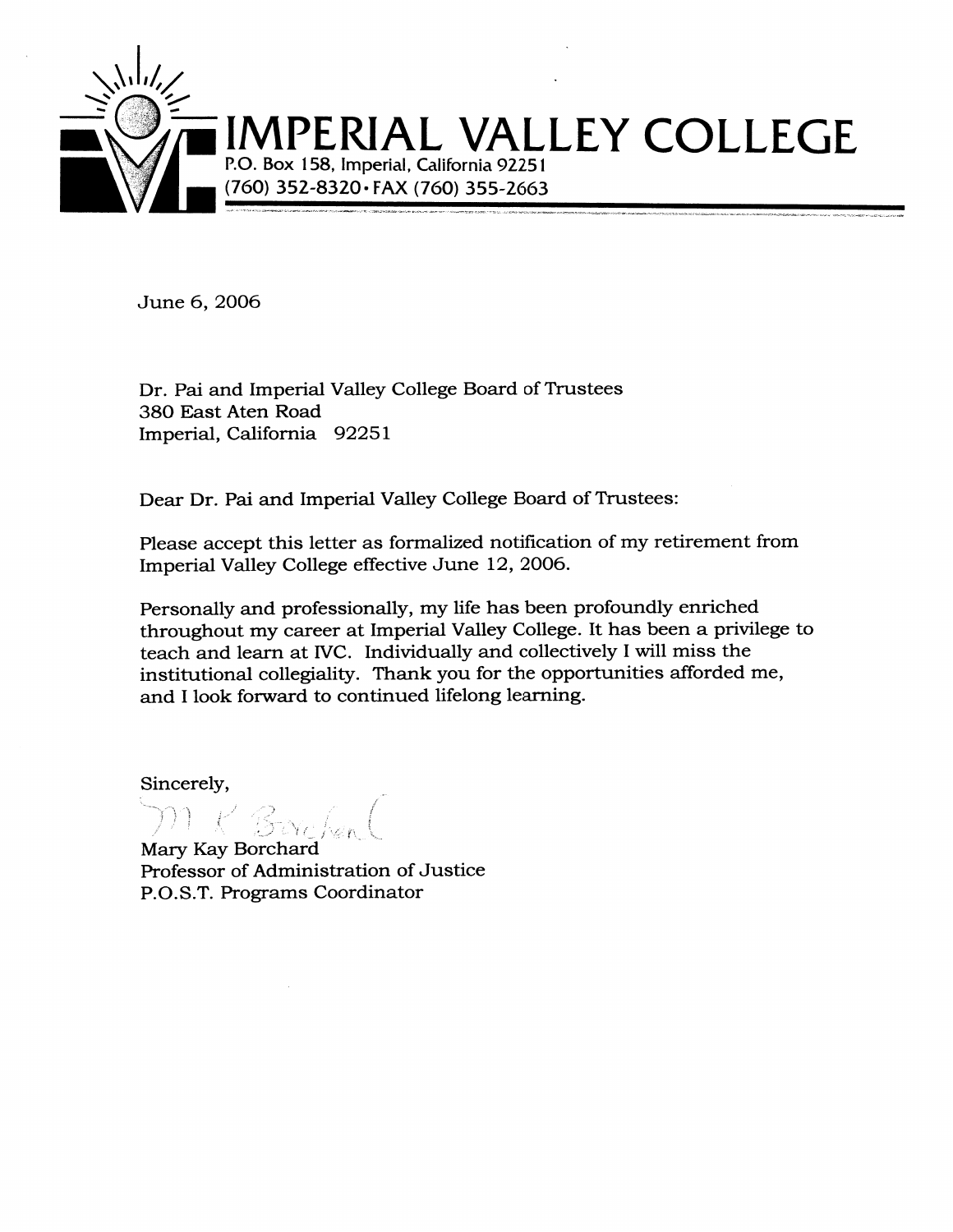May 24, 2006

 $\sim$   $\sim$ 

**Imperial Valley College** P.O. Box 158 Imperial, CA 92251

**Dear Board Members** 

# RE: Letter of Resignation, Effective July 14th, 2006

The purpose of this letter is to inform you that I will be retiring from Imperial Valley College effective Jul 14th, 2006 in conjunction with the Golden Handshake and Serp. My years with IVC have been wonderful. I will miss each of the people who have made IVC such a great place to work. Thank you for giving me the opportunity to work at IVC

Sincerely: Sincereig.<br>Le rence M. Smich

Connie A. Smith

Cc: Rick Webster **Zula Hartfield** John Abarca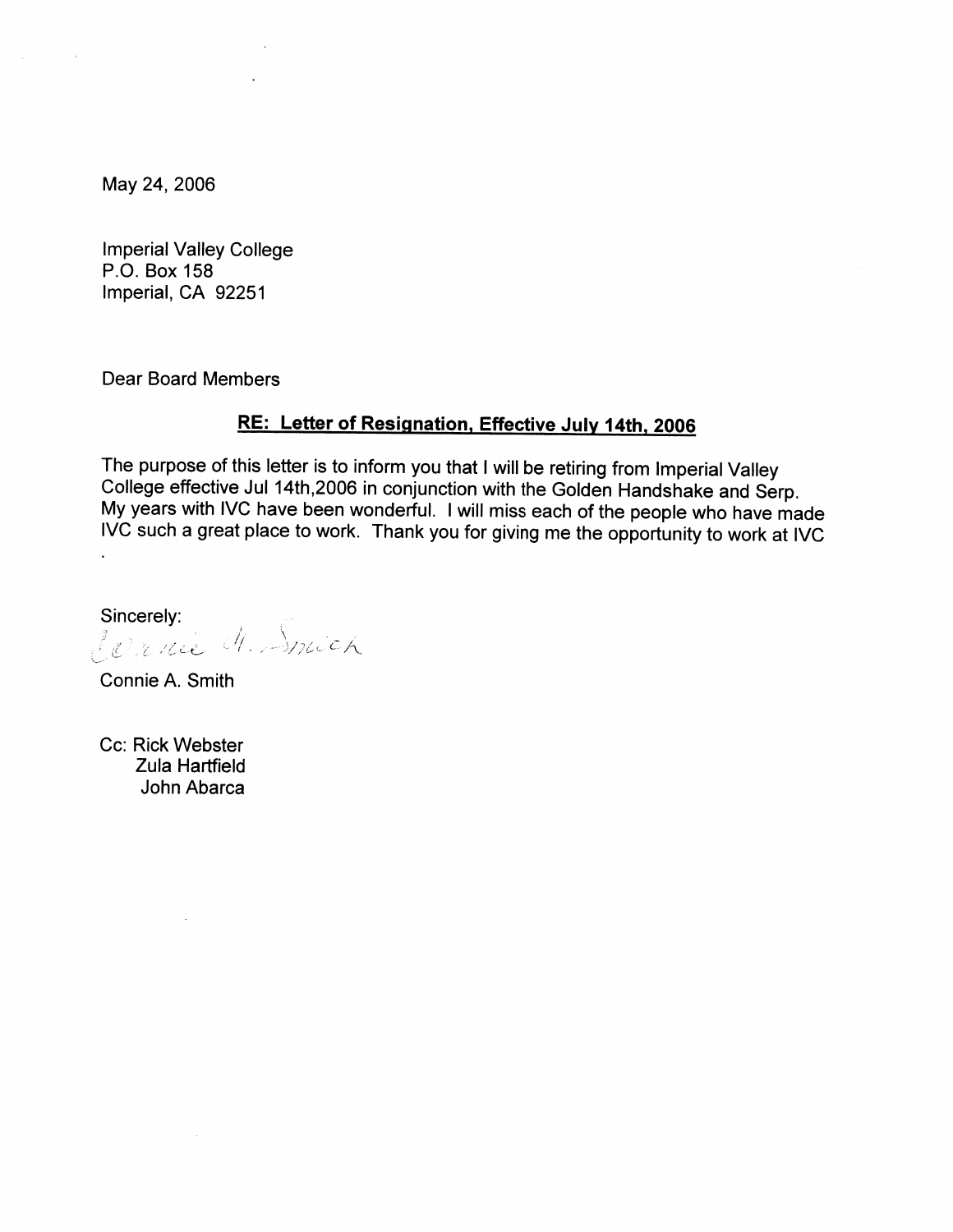June 1, 2006

**Board of Trustees** Imperial Valley College

Dear Sirs and Madams:

Please accept this letter of request for retirement effective July 28, 2006, which will be my last day of work. I request to be included in the Golden Hand Shake and any other benefits offered.

After 22 and a half years of working at Imperial Valley College it is sad and joyful at the same time, to retire from such a wonderful place. I love my job and enjoyed the people I work with. I will miss the students and everyone that I had contact with all this years. I want to thank you for the opportunity I have had here at Imperial Valley College to make my life fulfilling.

Sincerely,

*Asabel Nunez* Financial Aid Assistant/Receptionist

cc: Dean of Admissions Vice President for Student Services Human Resources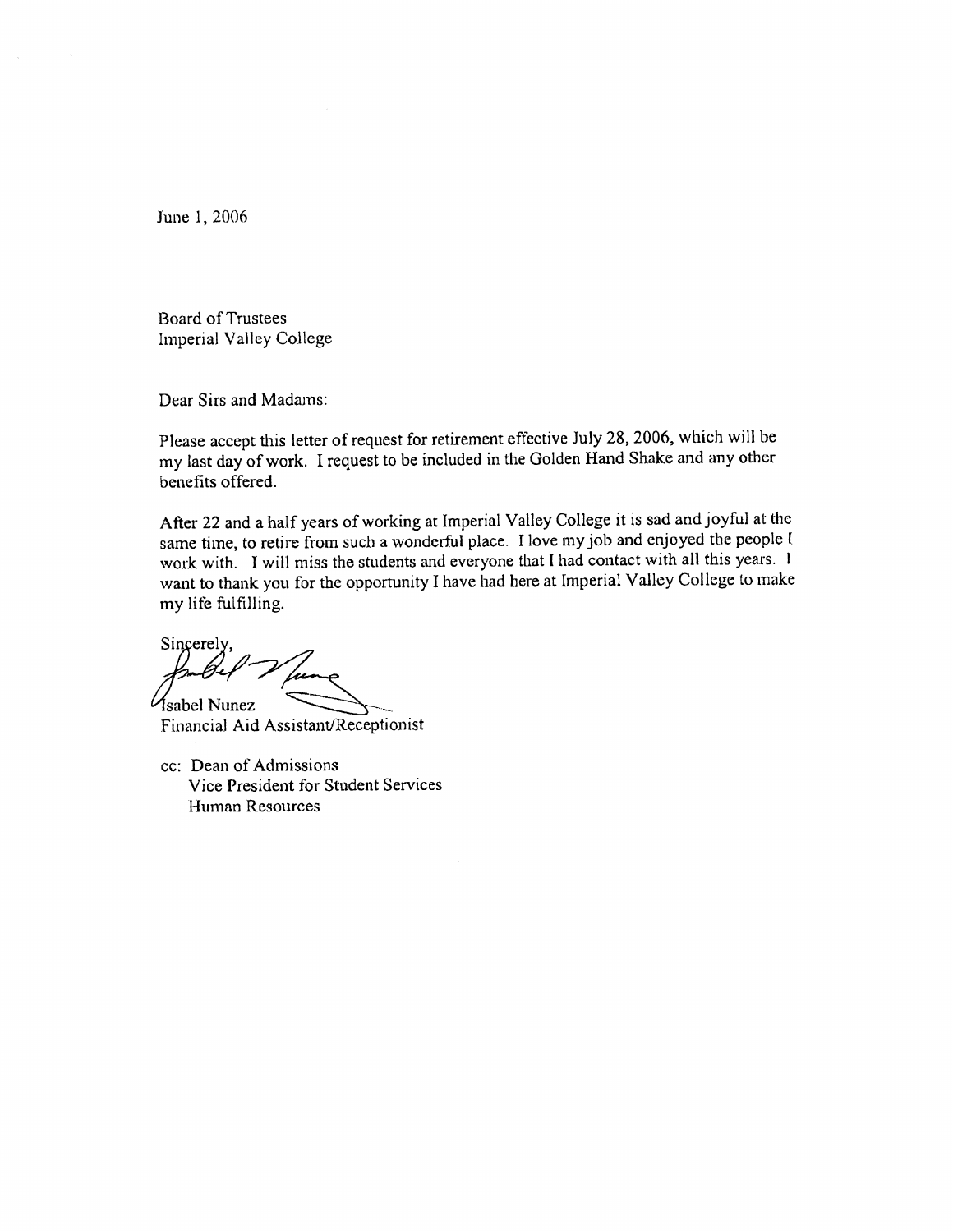# **SHIRLEY HOFER-BELL** 1739 Sandalwood Drive El Centro, CA 92243

June 11, 2006

Dr. Paul Pai Superintendent/President

**Board of Trustees Imperial Community College District** 

Dear Dr. Pai and Board Members:

On July 21, 2006, I will complete 26 years of service in the Imperial Valley College President's Office. At age 55, I have accumulated more than 31 years of service credit under the Public Employees Retirement System (PERS). The District is also offering me a gift of two years additional service credit under the Golden Handshake, along with the additional retirement incentive under the Supplemental Employee Retirement Plan (SERP). These factors have prompted my decision to retire from my position. My last day of employment will be Friday, July 28, 2006.

My career at IVC has been the passion of my life! I have watched and supported four presidents work through their individual battles. Each president has challenged Imperial Valley College to progress forward into what is now one of the best community colleges in California.

Since July 1980, I have worked with 18 Board Members. I have admired each Board Member for their caring spirit, unselfishness and dedication to providing the opportunity of education to the students of Imperial Valley College. Also, my life has been blessed with the countless friendships of colleagues and students. The multitude of experiences in this community college environment has enriched my life.

Retirement is not the end, but an exciting beginning of a new chapter in my life! I intend to continue my close association with Imperial Valley College.

Gratefully,

Shuley Hofer-Bell

Shirley Hofer-Bell Executive Assistant to the President and Board **Imperial Valley College**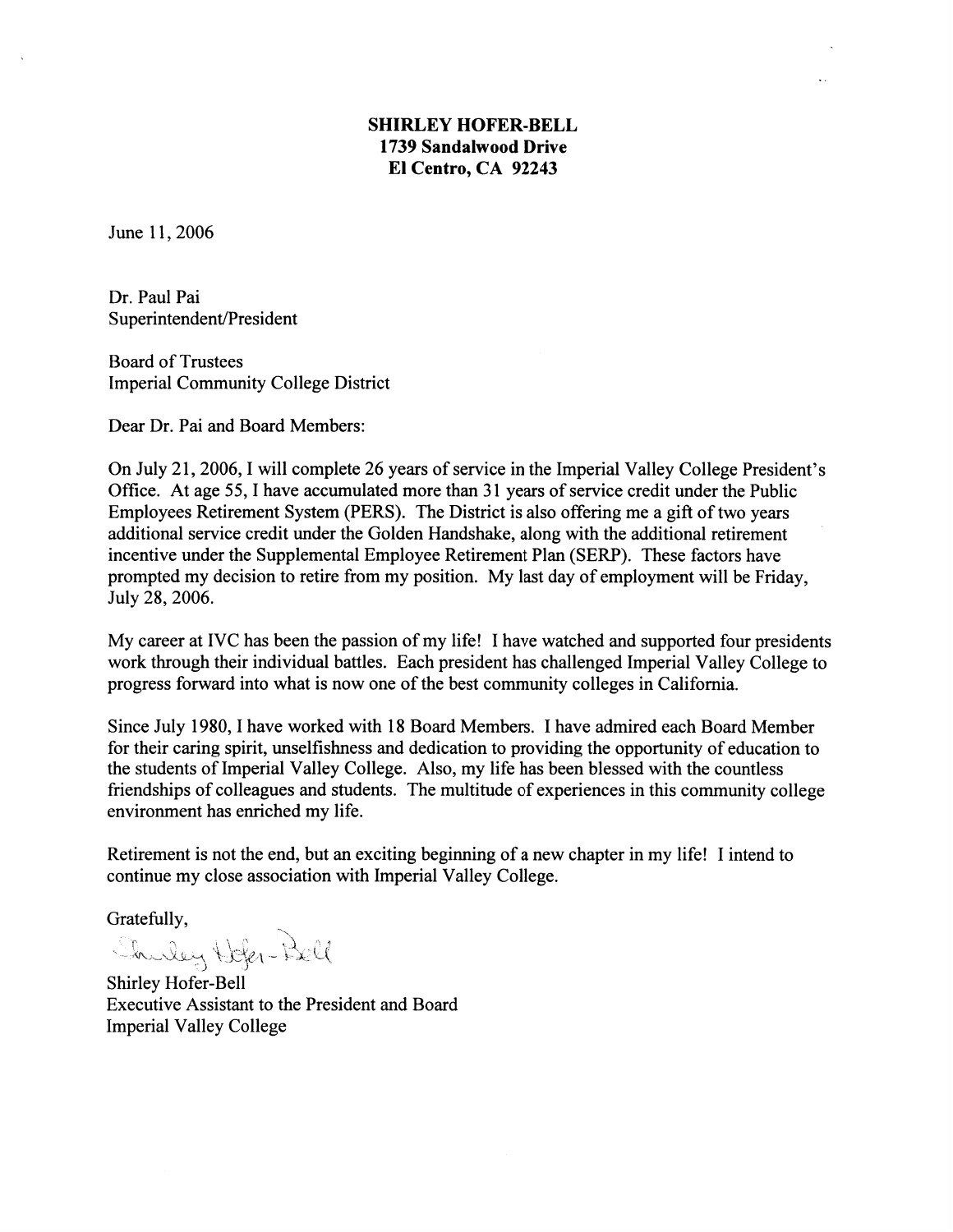

MAY 10 2006

PRESIDENTS OFFINE i v C

May 9, 2006

Dear Imperial Valley College Board of Trustees:

This letter is to thank you for the opportunity that you have given me for being part of the family of the Imperial Valley College. However, I have been offered another position at another California Community College. Therefore, I will be resigning my position of Mathematics Instructor effective the end of the 2006 Spring semester. This decision is not related to any event occurred this semester. I just want to be closer to the area where many of my friends and associates are. My best wishes to all of you as leaders of this community and this college.

Sincerely,

Artoins River

Jaime J. Astacio-Rivera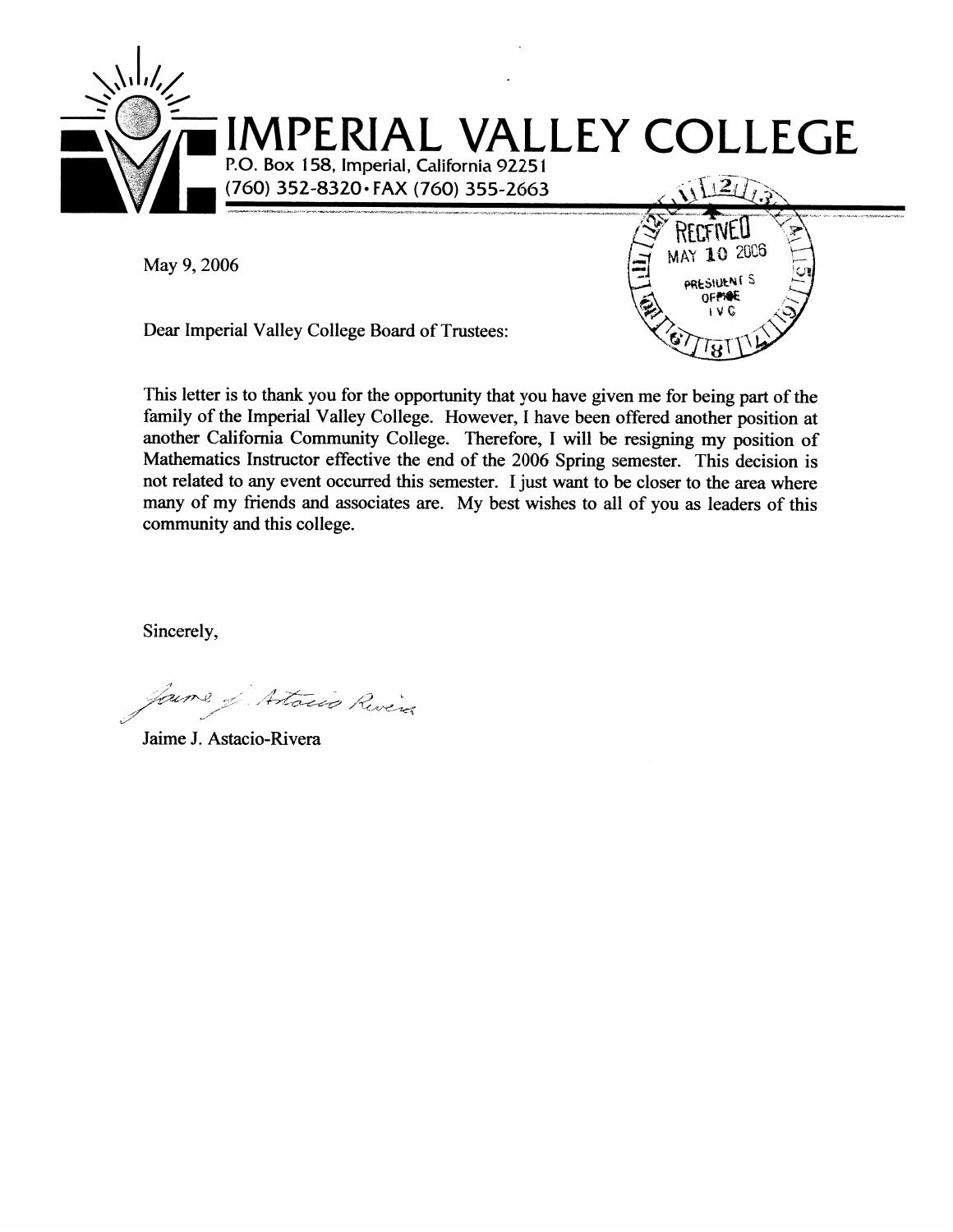May 15, 2006

 $\sim$ 

This letter is to inform you that I will not be returning to Imperial Valley College for the 2006-2007 academic year.

 $\mathcal{A}^{\pm}$ 

I have accepted the position of Director of Vocational Programs at Barstow Community College.

Thank you for giving the opportunity to work here. I enjoyed my time at Imperial Valley College.

Respectfully,

Contains

Ken Eaves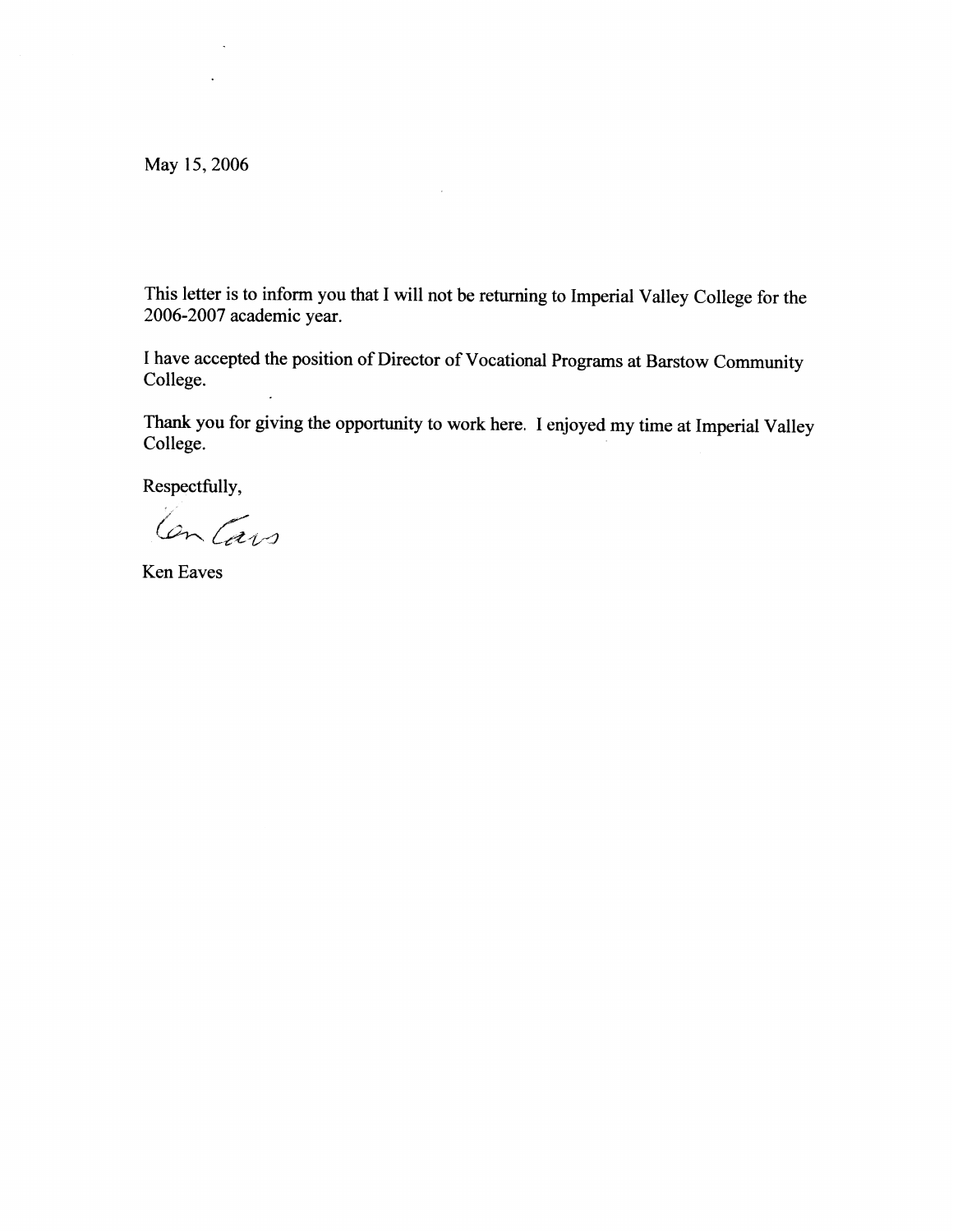**Christopher Roberts** 

**Imperial Valley College** 380 East Aten Road Imperial, CA 92251

June 5, 2006

Dear Dr. Pai,

Please accept this as my letter of intent to resign from Imperial Valley<br>College, effective at the conclusion of the Spring, 2006 semester.

Sincerely,

Christopher Roberts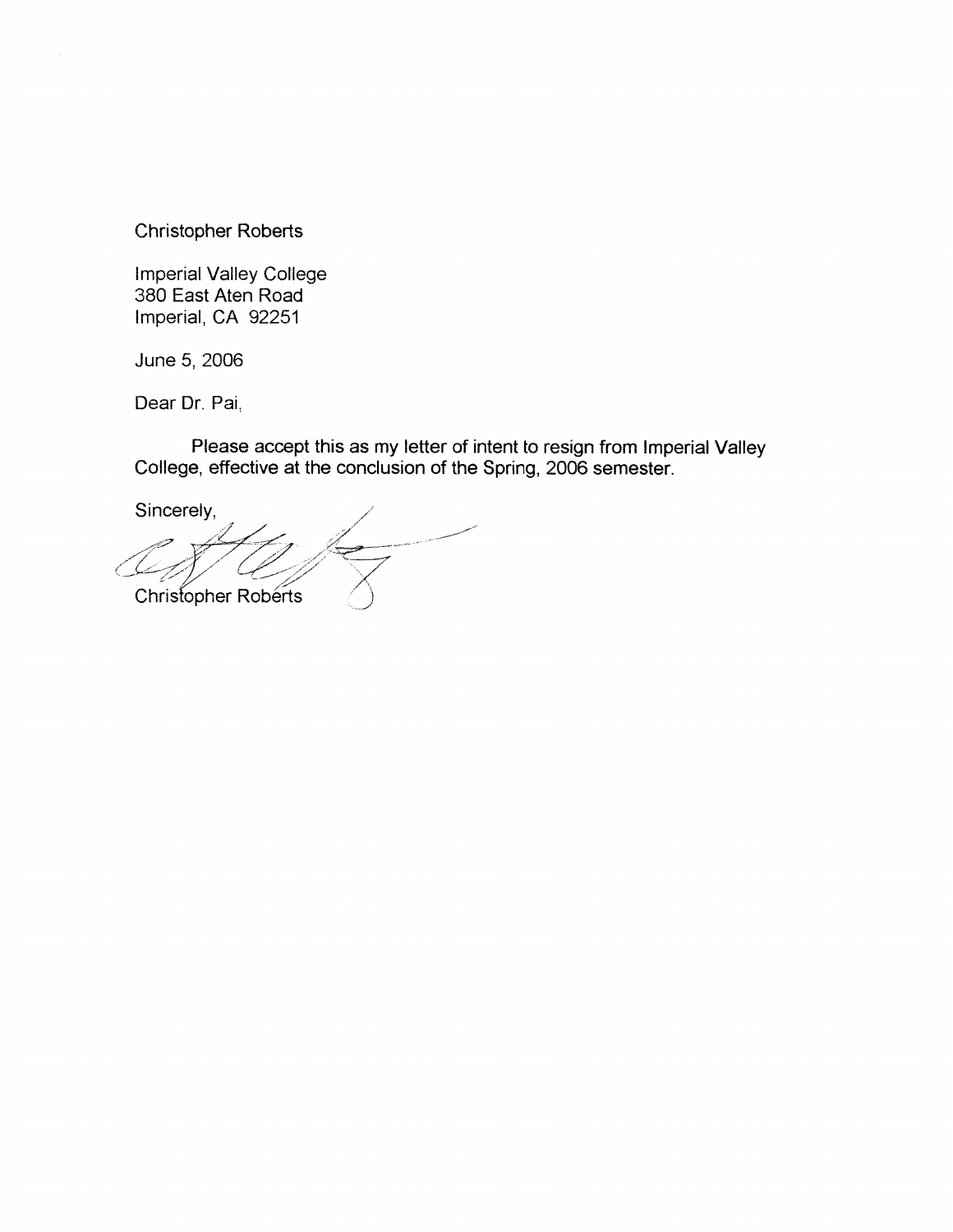Diane E. Woods 1340 Barbara Worth Drive Holtville, CA May 24, 2006



Dr. Paul Pai President **Imperial Valley College** 380 E. Aten Road Imperial, CA

Dear Dr. Pai

Please accept my resignation as ESL Instructor effective at the end of this current spring term of 2006.

I feel very fortunate to have been associated with Imperial Valley College over the past year and a half. My experiences and training have been invaluable, and I leave with many pleasant memories.

Sincerely,

lone E. Woods

Diane E. Woods **ESL** Instructor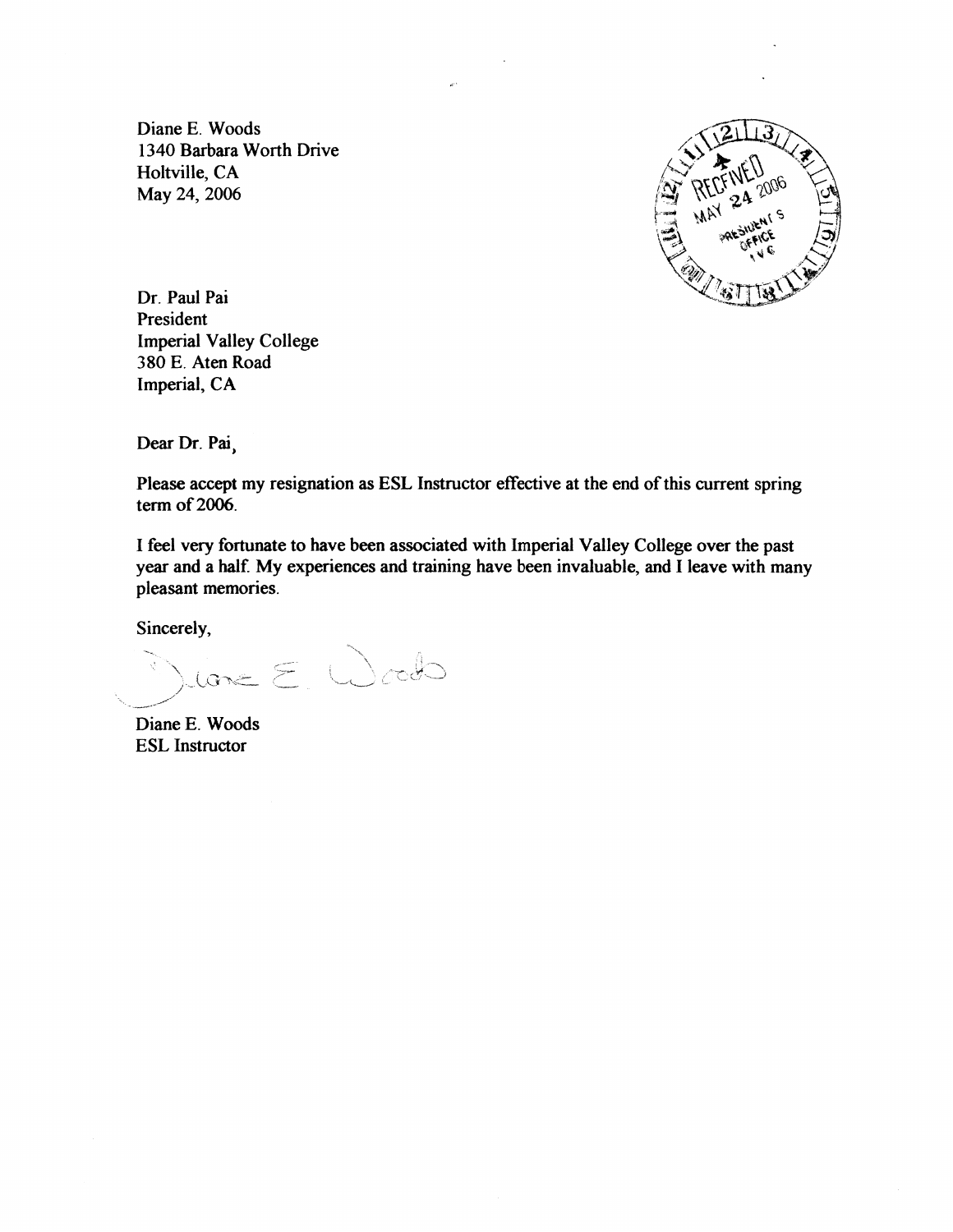Wayne T. Wright 961 Calle Estrella Brawley, CA 92227  $(760)$  344-4050



**Imperial Valley College** Board of Trustees and President Paul Pai **PO Box 158** Imperial, CA 92251

May 29, 2006

Subject: Extended Medical Leave

This letter serves as my request for an extended leave of absence. I am currently under my doctor's care and he has recommended that I not return to work until my condition improves.

I am requesting that the board grant me an extended medical leave of absence with continued benefits from July 14 through November 11, 2006. Continuing my medical insurance would prevent a great financial hardship on my family. I have submitted the necessary documentation along with my doctors recommendation to Marion Boenheim in Human Resources and have applied for state disability. If you are unable to approve the leave with benefits, I would appreciate your support in granting the leave without benefits.

Thank you in advance for your kind consideration.

Sincerely,

 $\ddot{\phantom{a}}$ 

Weyner Wright

Wayne T. Wright Micro-computer Media Technician Library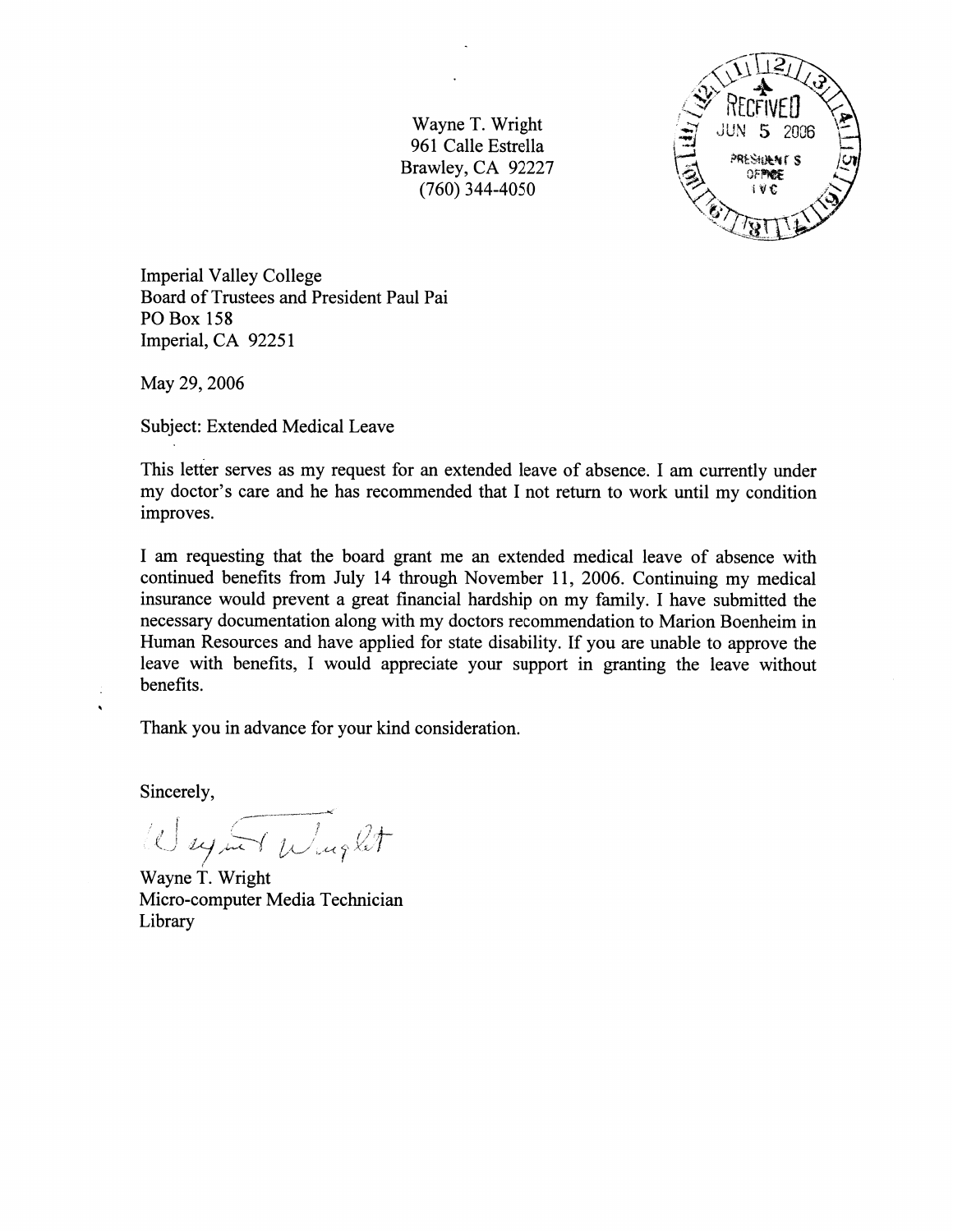

June 7, 2006

Members of the Board:

I wish to take this opportunity to thank the Board and Dr. Pai for having the confidence to hire me as the Interim Dean of Business Services. The past ten months have certainly been challenging. It was essential that the College have a balanced budget for 2006-07, and we were able to achieve that goal due to a tremendous amount of support from the entire college community. Now, the College will have time to plan carefully for the future.

This year, I have had the support of a great many people at Imperial Valley College and in the community. I have enjoyed working with the members of the Executive Council and Administrative Council. I want to extend a special thank you to the staff in the Business Office, and to my administrative assistant, Mary Carter, for all of her help in preparing me for a multitude of meetings. In addition, I would like to thank Carlos Fletes for always being willing to crunch numbers and answer endless questions on very short notice. Rick Webster has proven to be a good right-hand person in assisting me with the building program and in solving maintenance issues.

I feel that my replacement, Richard Fragale, has a wealth of experience in budgetary and education-related issues that will put him in a position to serve the college very well until the position of Dean of Business Services is filled.

In conclusion, I want to thank the Board for its support during the past year, and I look forward to working with IVC in the future.

Sincerely,

Toe Vogel, Ed.D **Interim Dean of Business Services**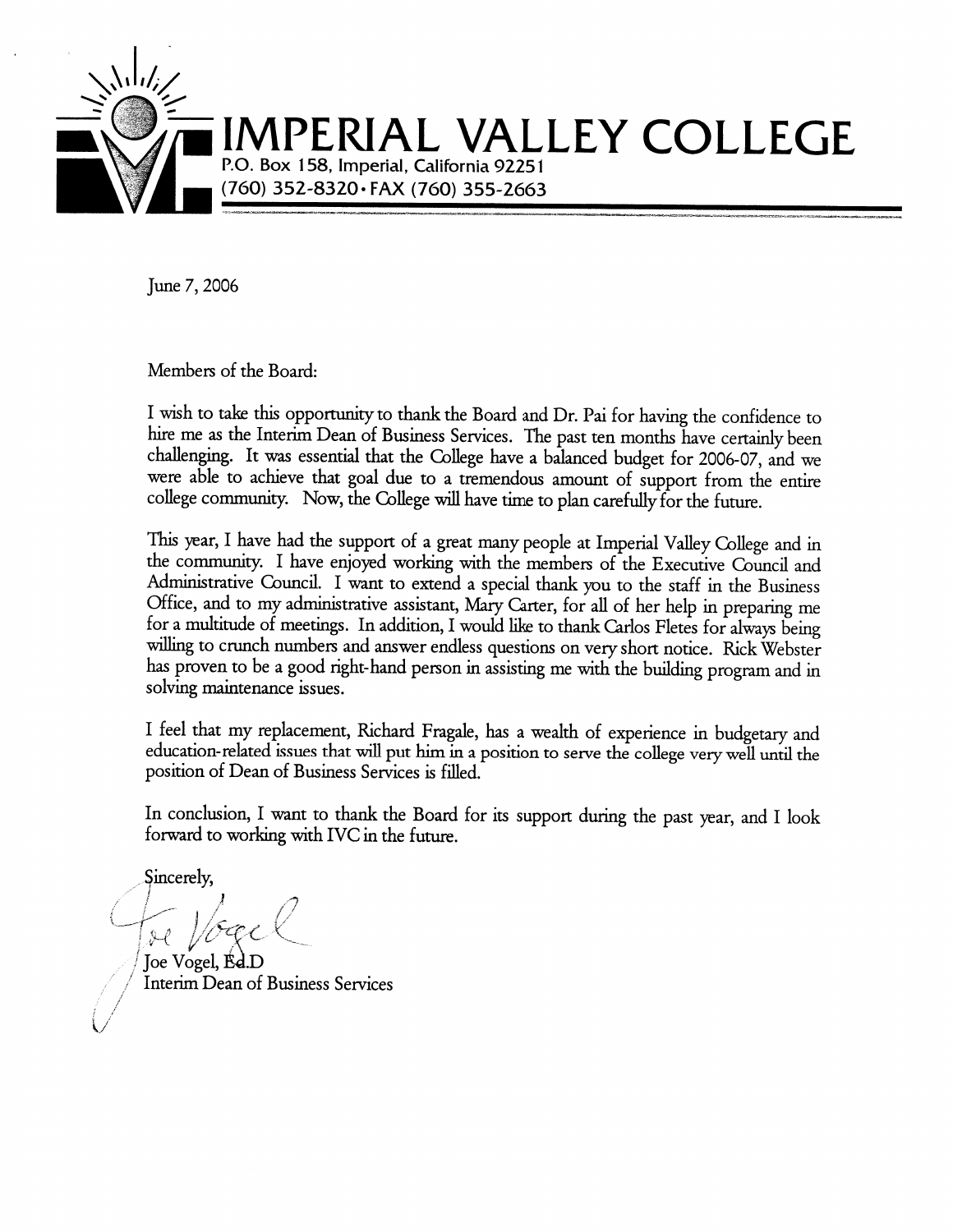# **IMPERIAL VALLEY COLLEGE** Office of the Superintendent/President

| DATE:    | June 20, 2006                                                                                                                                         |
|----------|-------------------------------------------------------------------------------------------------------------------------------------------------------|
| TO:      | District Board Members, Administrators, Academic Senate, College Council, CCA/CTA, CSEA,<br>Student Representatives, CMCA, and Clerical Support Staff |
| FROM:    | Paul Pai, Ed.D.<br>Superintendent/President                                                                                                           |
| SUBJECT: | 2006-2007 Imperial Community College District<br>Regular Monthly Board Meeting/Agenda Development Schedule                                            |

Please make a notation on your calendar of the dates that relate to your area.

| <b>BOARD MEETING</b><br><b>DATES</b><br>$6:00$ P.M. | <b>AGENDA ITEM</b><br><b>DEADLINE</b><br>12:00 NOON | <b>PRESIDENT'S</b><br>CABINET/<br><b>AGENDA REVIEW</b><br>$2:00$ P.M. | <b>AGENDA</b><br><b>MAILING</b><br>12:00 NOON |
|-----------------------------------------------------|-----------------------------------------------------|-----------------------------------------------------------------------|-----------------------------------------------|
| 2006                                                |                                                     |                                                                       |                                               |
| July 18<br>$A \cdot A \cdot A$                      | July 3<br>1.1.724                                   | July 11<br>$A \cdot \ldots \cdot A$                                   | July 12<br>$A \cdot A \cdot A$                |

| August 15     | July 31     | August 8    | August 9    |
|---------------|-------------|-------------|-------------|
| September 13* | August 28   | September 5 | September 6 |
| October 17    | October 2   | October 10  | October 11  |
| November 21   | November 6  | November 14 | November 15 |
| December 13*  | November 27 | December 5  | December 6  |
| 2007          |             |             |             |
| January 16    | January 2   | January 9   | January 10  |
| February 20   | February 5  | February 13 | February 14 |
| March 20      | March 5     | March 13    | March 14    |
| April 17      | March 26**  | April 5**   | April 6**   |
| May 15        | April 30    | May 8       | May 9       |
| June 19       | June 4      | June 12     | June 13     |
| July 17       | July 2      | July 10     | July 11     |

\*2<sup>nd</sup> Wednesday of the Month

\*\* Earlier date due to Spring Recess, April 9-14, 2006

Administrative Council Meetings are scheduled for the second and fourth Tuesdays of every month at 8:30 A.M., in the Administrative Building Board Room, unless notified otherwise.

Executive Council Meetings are scheduled for the first, third and fifth Tuesdays of every month at 8:30 A.M., in the Administrative Building Board Room, unless notified otherwise.

College Council Meetings are scheduled for the second and fourth Mondays of every month at 2:30 P.M., in the Administrative Building Board Room.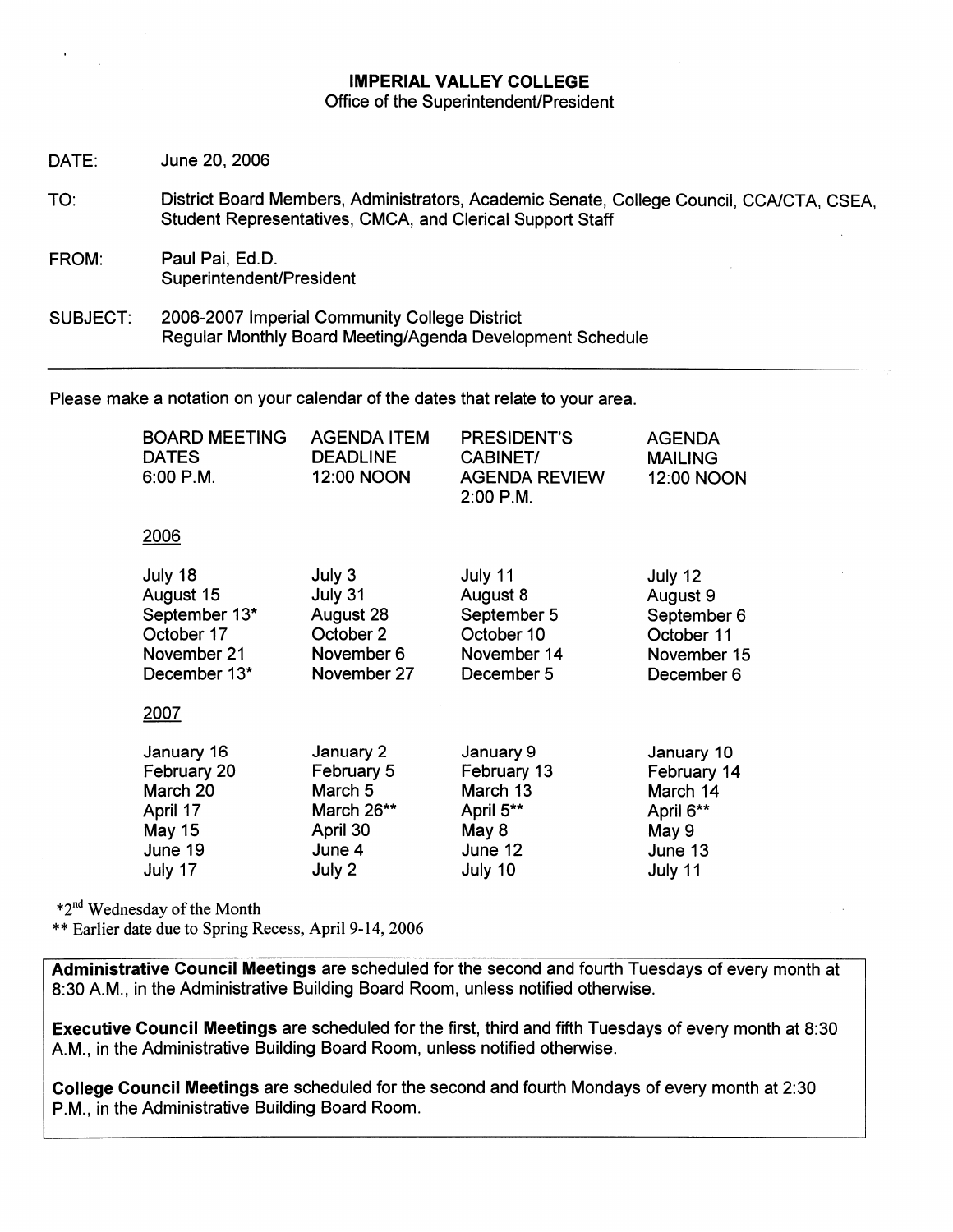#### PUBLIC COMMENTS

Rick Webster and Carlos Fletes publicly thanked Dr. Joe Vogel for demonstrating support for the Business Services and Maintenance Departments. They shared comments of gratitude for Dr. Vogel's efforts in helping IVC through the difficult financial crisis.

#### EMPLOYEE OF THE YEAR RECOGNITION

Dr. Victor Jaime congratulated Isabel Contreras, Student Services Assistant, for being chosen as Employee of the Year, and the following comments were made:

Isabel works in the Admissions Office and is one of two individuals who greet the public as they come into the Administration Building. She is a very caring and helpful individual to students and staff alike. She always has a smile on her face and is ready to provide assistance no matter how busy she is. We are proud to have Isabel represent Imperial Valley College and the Admissions Office and congratulate her for being recognized as the "Employee of the Year".

#### BOARD MEMBER REPORTS

Trustee Galindo commented on the following items:

- Sergio Lopez and staff were praised for organizing a beautiful, orderly and respectful Commencement Ceremony for IVC graduates on June 10, 2006.
- The Dean of Instruction for Applied Sciences was asked to provide the Board with a report of the specific distribution of VATEA funds.

Trustee Long presented information received from the SDICCCA Board Alliance meeting held on June 5, as follows:

- The latest information indicates that the California Community College Budget will receive full funding of the SB 361 including equalization funding at the  $90<sup>th</sup>$  percentile (\$159.4 million) and \$19.7 million to ease the transition for districts that would have received more funding under the 2003-04 budget formula and calculations. SB 361 includes one-time two-year transition funds called Foundation Grant, which means \$3 million for IVC.
- The new career and college preparation noncredit program will receive \$30 million to increase the per-FTES rate toward the credit rate.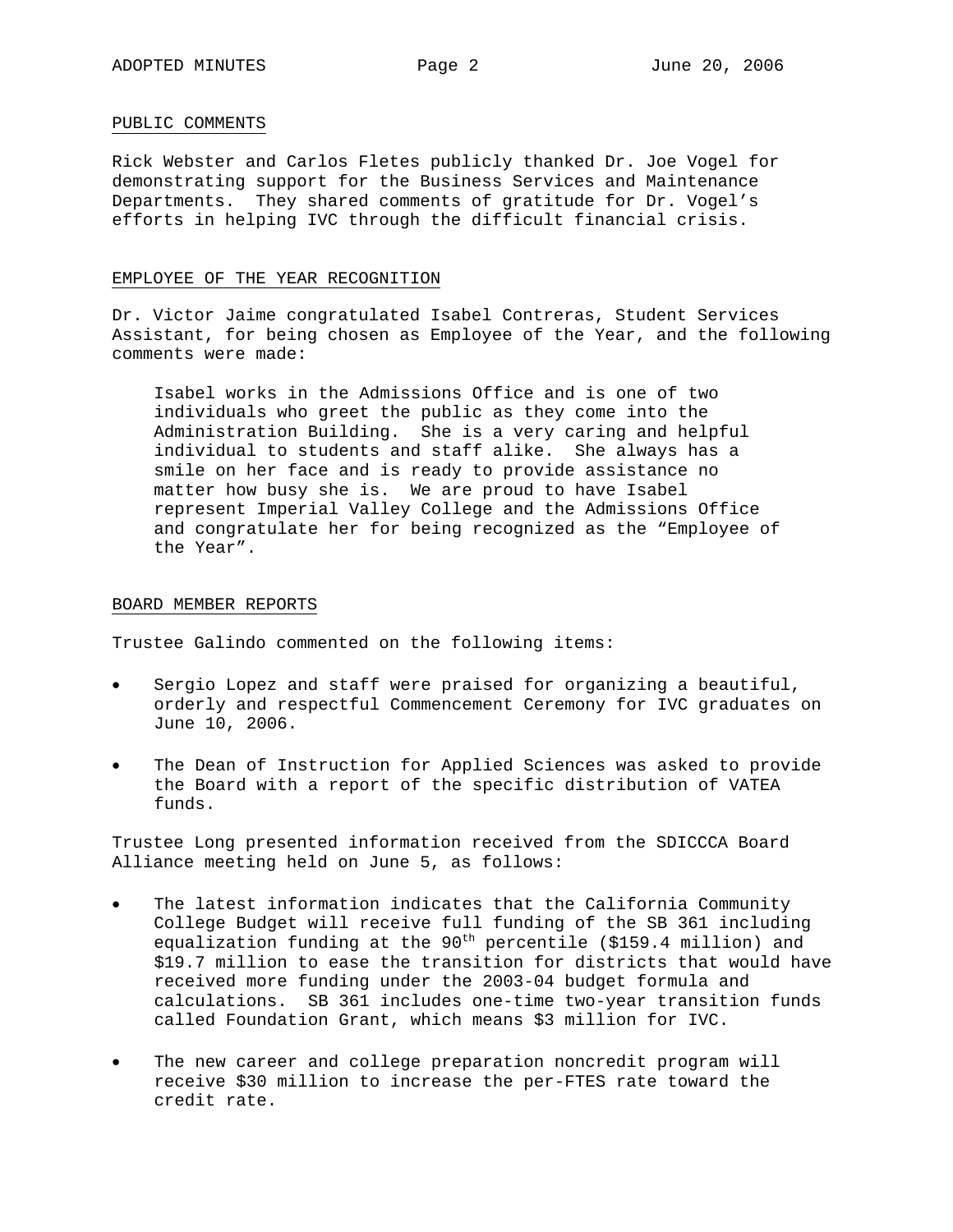The Student Enrollment Fee will be lowered to \$20 per unit effective January 1, 2007.

#### ASSOCIATED STUDENT GOVERNMENT SENATE UPDATE

Frank Fernandez, ASG President, reported the following:

- The Student Awards Banquet held on June 2, 2006, was well attended. The Students for Political Awareness (SPA) was honored as "Club of the Year."
- The ASG has conducted a survey of students, faculty and staff to determine if a change in the smoking policies should be changed. A survey of other community colleges in our Region is also being conducted. Results of the surveys are being tabulated and will be shared with the Board and other shared governance groups.
- The ASG has also conducted a survey of students' satisfaction of the Health Services Program.

#### ACADEMIC SENATE UPDATE

Academic Senate President, Dr. Dennis Carnes, stated that the Senate met for a special session on June 7, 2006, to discuss with Dr. Pai and other administrators the criteria used in forming the published list for program elimination. The list was formed but never activated.

The Academic Senate also acted on some committee membership issues and approved the list of replacement priorities issued by the Curriculum and Instruction Committee.

#### MONTHLY FINANCIAL REPORT

Dr. Joe Vogel reviewed the budget report for the month ending May 3l, 2006, which is on target with 92% spent of the current budget. Dr. Jeffcoat commented that the instructional supply and equipment budgets have not been adequate.

#### PRESIDENT'S UPDATE

Dr. Pai shared the following information:

The California Strategic Plan will address the issue of student readiness and success. Incoming students are not being prepared for college-level work, including at the CSU and UC levels. Last year 40% of the students taking the ACT did not clear the "college ready" hurdle. The California Community Colleges Board of Governors is addressing the situation, and is ready to take whatever action is required to help community college students.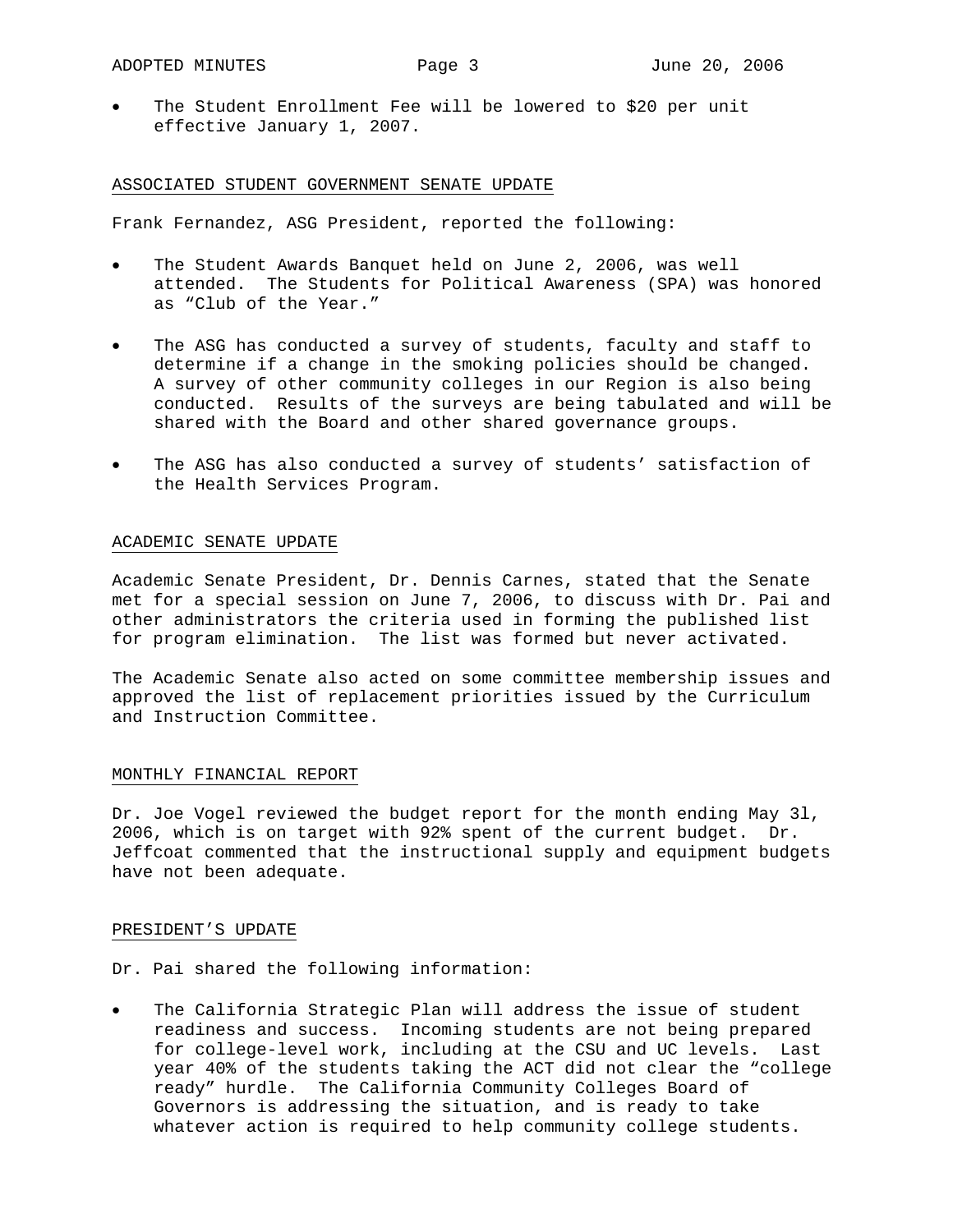The statistics of IVC transfer students to the University of California, San Diego has increased as follows:

 Fall 2004: 15 applied and 9 were admitted (60% admit rate) Fall 2005: 15 applied and 11 were admitted (73.3% admit rate) Fall 2006: 20 applied and 15 will be admitted (75% admit rate)

We need to work on increasing these numbers.

- The ACCESO Technology Camp took place on June 12 to 16. Nineteen faculty members and one administrator learned how to develop online courses. Mary Jo Wainwright, History Instructor, was complimented for her leadership in encouraging and mentoring faculty in online instruction.
- Efrain Silva facilitated a meeting of local restaurant managers to develop new courses in restaurant management which will be part of the Hospitality Program.
- Summer Session enrollment is at 456 FTES. The projected number on the Chancellor's Office 320 Report was 480 FTES. It was predicted that the enrollment will be down from the projected number.

#### TECHNOLOGY UPDATE

Dr. Robin Ying, Dean of Technology and Learning Services, reviewed the following accomplishments of the Information Technology area during the last year:

- An accurate, up-to-the-minute FTES report capability was developed.
- Installed a process for generating an accurate 320 Report.
- Developed and implemented a data analyst report application for real-time enrollment information, classroom assignment for use by the Instruction Office, Counseling, and academic divisions.
- Assisted in the process to streamline the course catalog and course schedule to produce an accurate and up-to-date document.
- Set up the Tutor Track and Lab Track software to meet apportionment data requirements of the Chancellor's Office. This software was purchased through Title V ACCESO funding.
- Designated wireless hot points for instructional use.
- Initiated the subscription to eBooks for the Library. There are 2,700 titles for accessing reference materials.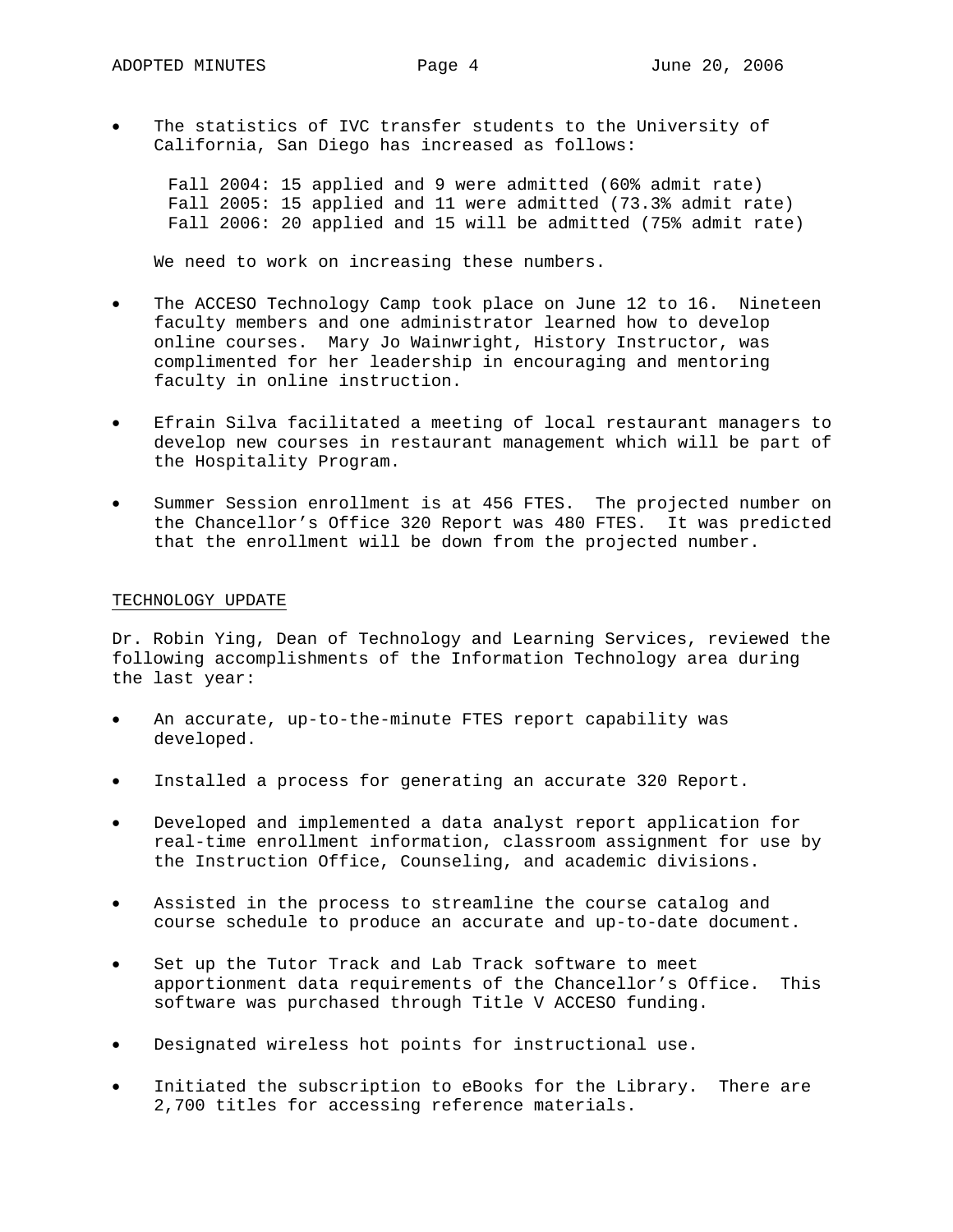- Proposed the restructuring of the three technology committees into a Technology Council. The purpose of the Technology Council is to coordinate campus technology activities, address technology needs and issues, and take action upon recommendation of subcommittees. The Council will have four broad categories of responsibility: (1) campus technology policy and procedure planning; (2) instructional technology; (3) administrative computer system (SCT Banner); (4) system architecture and network services. Subcommittees will be appointed by the Council on an as-needed basis. The Council will follow the shared governance process.
- Banner Version 7 Conversion Plan is moving forward and is projected to take 12 weeks.

#### UPWARD BOUND RESIDENTIAL PROGRAM

Rosalie Lopez, Director of the Upward Bound Program, along with peer counselor Jose Castaneda presented a video presentation giving an overview of the history and benefits of the Upward Bound Program.

The 2006 Summer Residential Program will be held at the University of California, San Diego in La Jolla from July 9 through August 3, 2006. The purpose of the program is to motivate 50 local Upward Bound high school students by exposing them to the following:

- Students will live in a residential collegiate environment;
- Students earn 10 high school credits by taking English, math, science, social studies, foreign language, study skills, computer science, career planning, drama, art, leadership and others;
- Students will gain awareness to career opportunities;
- Students will be exposed to a variety of cultural activities;
- Their experiences help them gain self-confidence.

The Board was invited to attend the awards ceremony and banquet on August 2 at 6:00 p.m.

Ms. Lopez conveyed the need for computers for the Summer Residential Program students. Trustee Galindo stated that she would check with a casino and the IVC Foundation to remedy the need.

# TRAFFIC STUDY RESULTS

Dr. Joe Vogel reviewed the findings, conclusions, and recommendations of the Focused Traffic Analysis for the expansion of the College received from Urban Crossroads. Some of the study's findings are:

In the next seven years the campus will expand by 158,978 square feet of building area and 3,134 more students.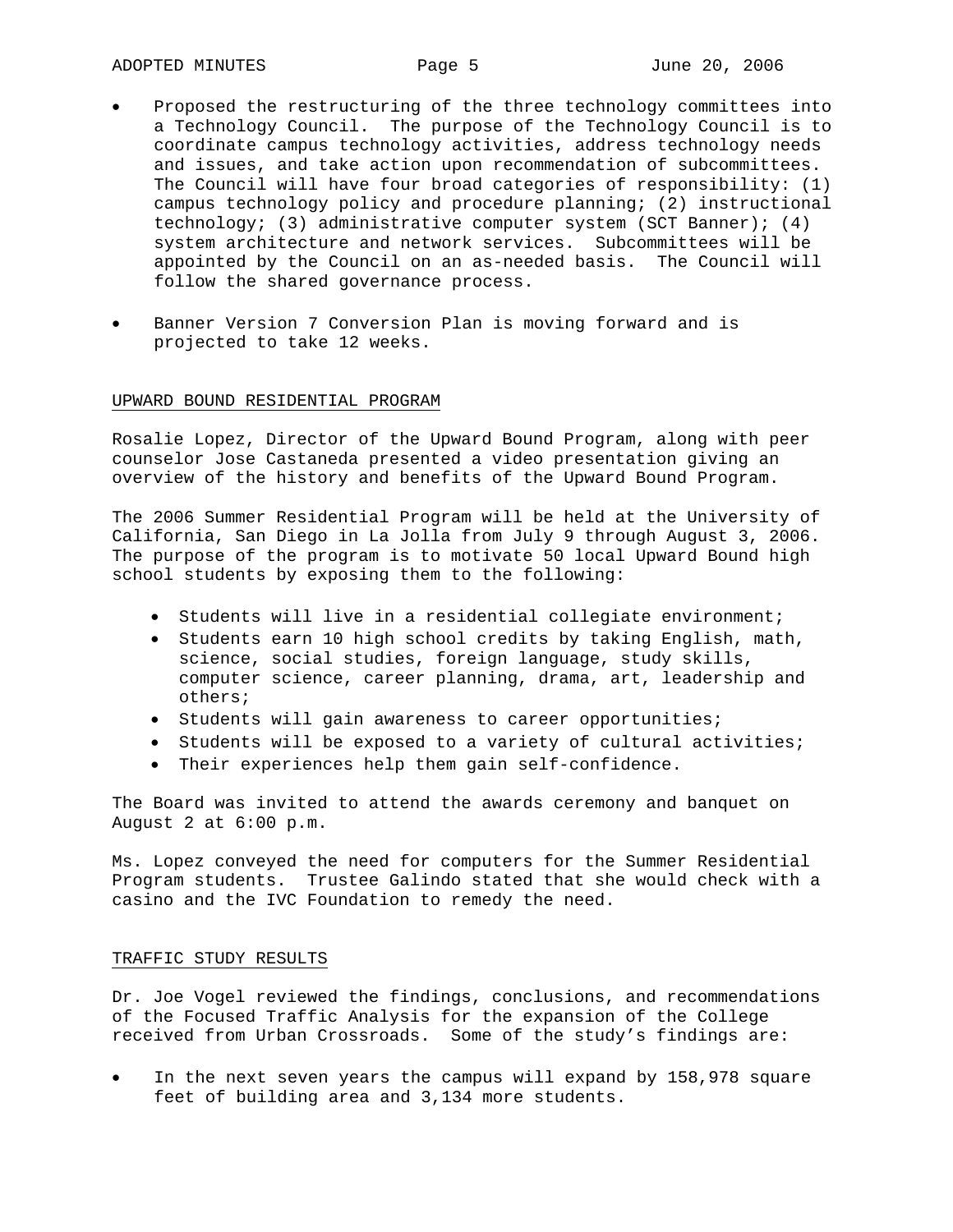- The expansion is expected to generate an additional 358 vehicles per hour during the morning peak hours and 247 vehicles per hour in the evening peak hours.
- The recommendation was the installation of traffic signals at the existing and proposed entrances on Aten Road.

M/S/C Cardenes/Ramirez to approve the Minutes dated May 16, 2006 with the following correction on page 11:

 $M/S/C$  Medina/Ramirez  $\overline{+ABSTAH}$ : Galindo) Resolution No. 13534: **CLASSIFIED SCHOOL EMPLOYEES WEEK: MAY 21-27, 2006**

M/S/C Ramirez/Wong Resolution No. 13553: **TENTATIVE BUDGET**

BE IT RESOLVED that the Tentative General Fund budget be approved for the 2006-2007 fiscal year and filed with the Imperial County Superintendent of Schools.

BE IT FURTHER RESOLVED that the date of the public hearing on the 2006-2007 budget, prior to its adoption, be and is hereby set for Wednesday, September 13, 2006, at 6:00 P.M., in the Administration Building Board Room.

# M/S/C Cardenas/Ramirez Resolution No. 13554: **PUBLIC HEARING ON THE ESTABLISHMENT OF THE GANN APPROPRIATION LIMIT**

WHEREAS on November 1979, the people of California passed Proposition 4, a Constitutional Amendment establishing appropriation limits for State and local government units; and

WHEREAS, the State of California has enacted AB 1352 (1980 Session) to implement these provisions; and

WHEREAS, the District's 2006-2007 budget appears to be in conformance with the requirements of Proposition 4 and AB 1352;

NOW, THEREFORE, BE IT RESOLVED that the Board of Trustees finds that the 2006-2007 tentative budget, to be adopted, is within the limits established by Proposition 4.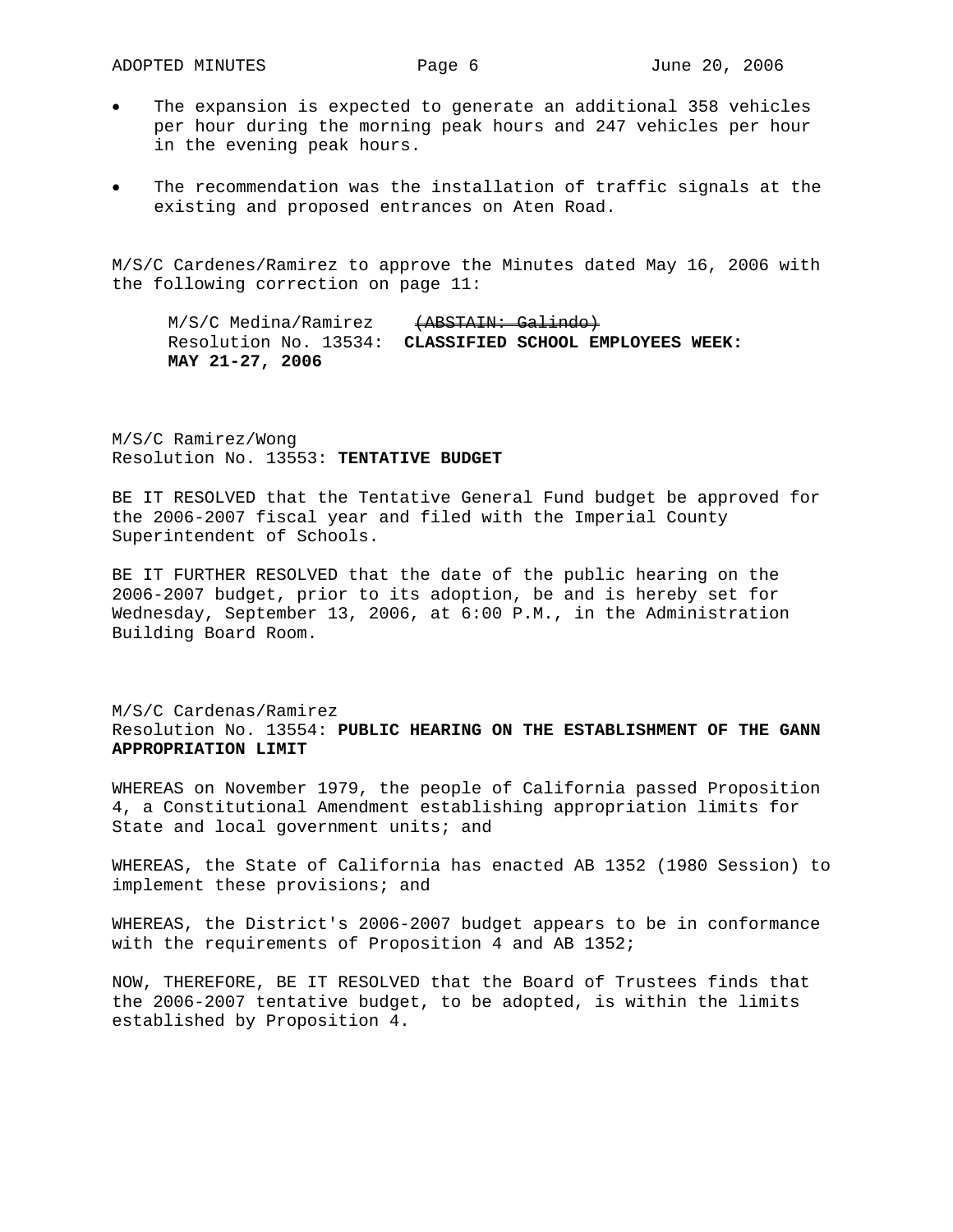# M/S/C Cardenas/Ramirez Resolution No. 13555: **PURCHASE ORDERS**

BE IT RESOLVED that the Board approves the issuance of current year Purchase Orders for May 2006 in the amount of \$404,520.71 and Direct Payments in the amount of \$14,400.90, according to the Purchase Order Listing submitted by the Purchasing Department.

M/S/C Cardenas/Ramirez Resolution No. 13556: **PAYROLL WARRANT ORDERS**

BE IT RESOLVED that the Board approves the following Payroll Warrants:

| <b>Payroll</b><br><b>Warrant</b> | #  | General<br><b>Fund</b> | <b>BOND</b><br><b>FUND</b> | <b>Certificates</b><br>οf<br><b>Participation</b> | <b>Child</b><br><b>Development</b> | Lease<br>Rev. Bond | Warrant<br>Total |
|----------------------------------|----|------------------------|----------------------------|---------------------------------------------------|------------------------------------|--------------------|------------------|
| 5/10/2006                        | 21 | 152.689.83             |                            |                                                   |                                    |                    | 152,689.83       |
| 5/31/2006                        | 22 | 2.197.349.68           | 8.590.64                   |                                                   | 21.437.12                          |                    | 2.227.377.44     |
|                                  |    | 2,350,039.51           | 8.590.64                   | 0.00                                              | 21.437.12                          | 0.00               | 2,380,067.27     |

M/S/C Cardenas/Ramirez Resolution No. 13557: **COMMERCIAL WARRANT ORDERS**

BE IT RESOLVED that the Board approves the following Commercial Warrant Orders:

| <b>Commercial</b> |    | General      | <b>BOND</b> | <b>Certificates</b><br>οf | <b>Child</b>       | Lease     | Warrant      |
|-------------------|----|--------------|-------------|---------------------------|--------------------|-----------|--------------|
| Warrant           | #  | <b>Fund</b>  | <b>FUND</b> | <b>Participation</b>      | <b>Development</b> | Rev. Bond | <b>Total</b> |
| 5/4/06            | 39 | 426.586.55   | 233,312.48  |                           | 60.00              |           | 659,959.03   |
| 5/11/06           | 40 | 138,196.52   |             | 9.964.97                  | 4.808.20           |           | 152,969.69   |
| 5/18/06           | 41 | 135,191.67   | 785.93      |                           |                    |           | 135,977.60   |
| 5/25/06           | 42 | 2.766.985.45 | 748.86      |                           | 1,230.00           |           | 2,768,964.31 |
|                   |    | 3.466.960.19 | 234.847.27  | 9,964.97                  | 6,098.20           | 0.00      | 3,717,870.63 |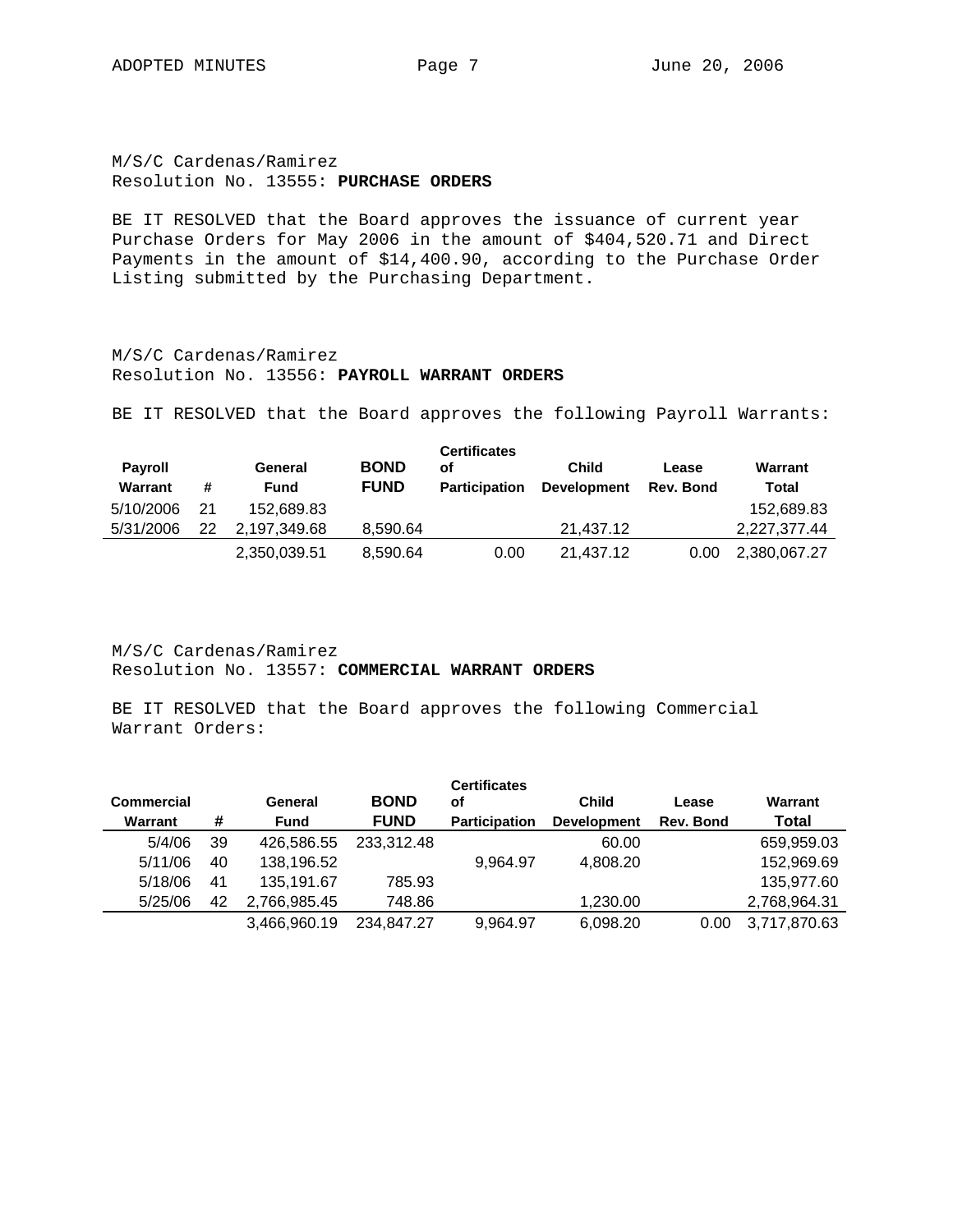M/S/C Cardenas/Ramirez Resolution No. 13558: **BUDGET CHANGES** 

WHEREAS, the California Code of Regulations, Title V, Sections 58307 and 58308, and the Community College Budget and Accounting Manual require the Board of Trustees to adopt the annual District budget by resolution, and to approve any changes to that budget by resolution.

BE IT NOW RESOLVED that the Board approves the following budget changes:

|                                    | <u>Fund</u> | <u>Orq</u> | <b>Description</b>                                 | <b>Increase</b> | <b>Decrease</b> |
|------------------------------------|-------------|------------|----------------------------------------------------|-----------------|-----------------|
| <b>General Fund - Unrestricted</b> |             |            |                                                    |                 |                 |
| Reading/Writing Lab                | 11001       | 503        | Increase non-student tutorial salaries             | 375.00          |                 |
| J5043454                           | 11001       | 503        | Decrease faculty overload salaries                 |                 | 375.00          |
| <b>Public Relations/Marketing</b>  | 11001       | 104        | Increase advertising expense                       | 2,698.49        |                 |
| J4053458                           | 11001       | 104        | Decrease copy/print, travel, facility/equip rental |                 | 2.698.49        |
| Child, Family and Consumer         | 11001       | 312        | Increase travel-mileage                            | 104.97          |                 |
| Studies J4053509                   | 11001       | 312        | Decrease magazines/periodicals, phone, postage     |                 | 104.97          |
| <b>Vice Pres Student Services</b>  | 11001       | 901        | Increase non-instructional supplies                | 205.00          |                 |
| J4053517                           | 11001       | 901        | Decrease memberships                               |                 | 205.00          |
| Science/Math/Engineering           | 11001       | 271        | Increase equipment                                 | 2,876.28        |                 |
| J4053452                           | 11001       | 271        | Decrease instructional supplies                    |                 | 2,876.28        |
| <b>Local Funds - Restricted</b>    |             |            |                                                    |                 |                 |
| <b>Customer Service Academy</b>    | 17316       | 443        | Increase instructional supplies                    | 320.00          |                 |
| J4053456                           | 17316       | 443        | Budget augmentation -- additional revenue          |                 |                 |
| <b>Parking Control</b>             | 173028      | 838        | Increase equip repair, student salaries, w/c       | 12,500.00       |                 |
| J4053473                           | 173028      | 838        | Decrease site improvement                          |                 | 12,500.00       |
| <b>EMT Community Classes</b>       | 17315       | 374        | Increase faculty overload, adjunct salaries        | 1,347.00        |                 |
| J4053546                           | 17315       | 374        | Budget augmentation -- additional revenue          |                 |                 |
| Parking Fees                       | 173028      | 838        | Increase conference travel                         | 1,000.00        |                 |
| J4053549                           | 173028      | 838        | Decrease site improvement                          |                 | 1,000.00        |
| Voc Ed - Region X                  | 17307       | 304        | Decrease travel                                    |                 | 160.10          |
| J4053577                           | 17307       | 304        | <b>Budget reduction</b>                            |                 |                 |
| <b>State Funds - Restricted</b>    |             |            |                                                    |                 |                 |
| <b>Foster Care</b>                 | 16202       | 314        | Increase instructional supplies                    | 6,486.29        |                 |
| J4053430                           | 16202       | 314        | Decrease conference travel                         |                 | 6,486.29        |
| <b>Foster Care</b>                 | 16202       | 314        | Increase Instructional supplies                    | 480.13          |                 |
| J4053431                           | 16202       | 314        | Decrease postage                                   |                 | 480.13          |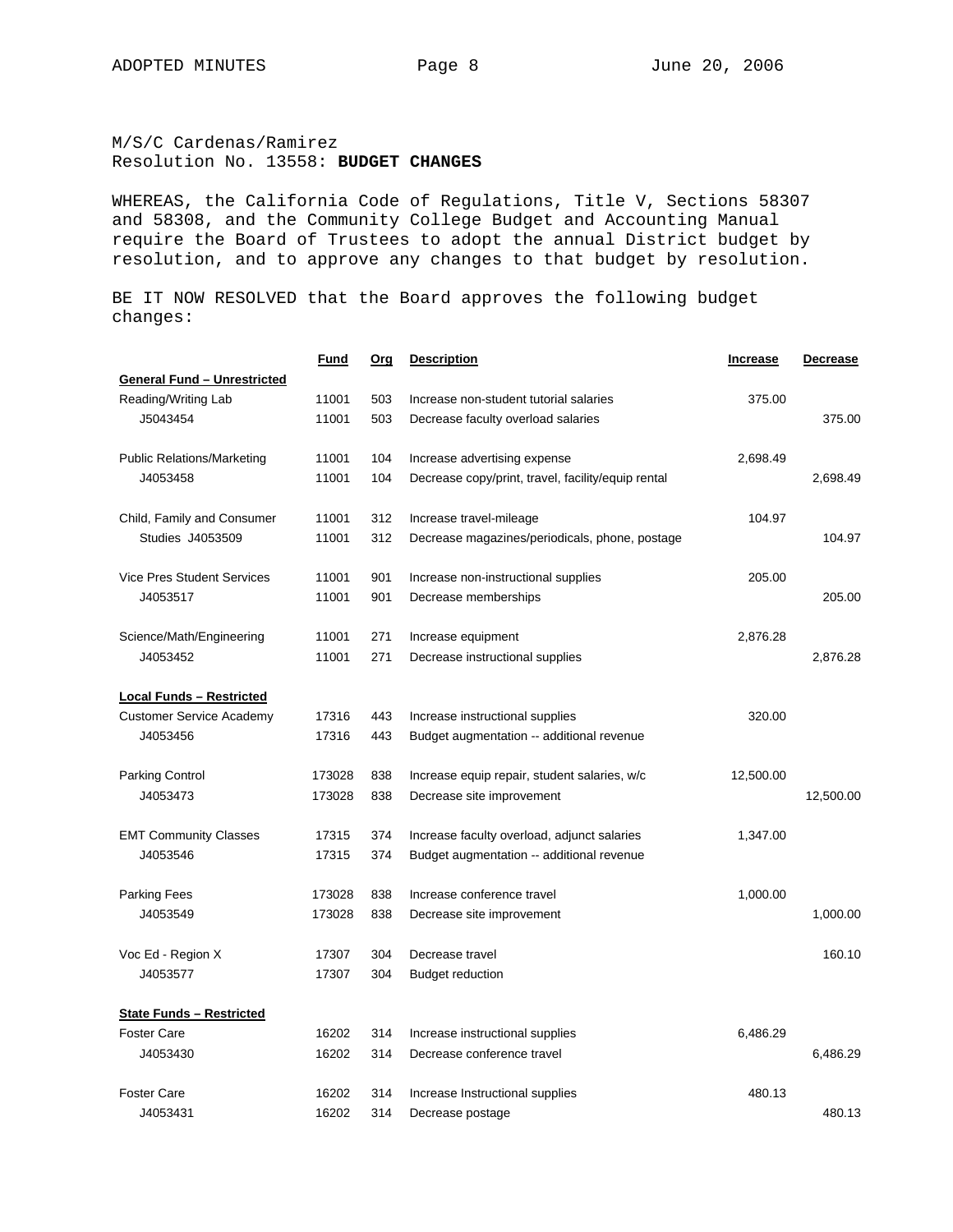| ADOPTED MINUTES                   |       |     | Page 9                                                                                                | June 20, 2006 |           |
|-----------------------------------|-------|-----|-------------------------------------------------------------------------------------------------------|---------------|-----------|
| Cal Works                         | 15501 | 301 | Increase office supplies                                                                              | 393.38        |           |
| J4053435                          | 15501 | 301 | Decrease conference travel                                                                            |               | 393.38    |
| Financial Aid - BFAP              | 15201 | 931 | Increase student salaries, copy/print, mileage,<br>postage                                            | 5,496.88      |           |
| J4053490                          | 15201 | 931 | Decrease financial aid salaries and benefits                                                          |               | 5,496.88  |
| Cal Works - Work Study            | 15504 | 301 | Increase student salaries                                                                             | 20,000.00     |           |
| J4053538                          | 15504 | 301 | Budget augmentation -- additional revenue                                                             |               |           |
| <b>EOPS</b>                       | 15305 | 933 | Increase bus passes                                                                                   | 14,835.00     |           |
| J4053550                          | 15305 | 933 | Decrease 1411 salaries, benefits, copy print, grants                                                  |               | 14,835.00 |
| Matriculation                     | 16004 | 905 | Increase non-instr supply, student salaries, benefits<br>Decrease 1411,1211,1220 salaries, equipment, | 15,406.67     |           |
| J4053551                          | 16004 | 905 | phone                                                                                                 |               | 15,406.67 |
| Independent Living                | 16203 | 315 | Increase consultant                                                                                   | 4,475.00      |           |
| J4053559                          | 16203 | 315 | Decrease secretary/clerical salary                                                                    |               | 4,475.00  |
| <b>Federal Funds - Restricted</b> |       |     |                                                                                                       |               |           |
| <b>VATEA</b>                      | 12101 | 333 | Auto Body and Painting Increase equipment,<br>supplies                                                | 2,851.21      |           |
| J4053445                          | 12101 | 333 | Auto Body - Decrease equip repair                                                                     |               | 105.00    |
|                                   | 12101 | 334 | Automotive Tech - decrease stipends                                                                   |               | 150.00    |
|                                   | 12101 | 336 | Electronics - decrease equipment                                                                      |               | 2,661.64  |
|                                   | 12101 | 391 | Workforce Development Center - increase other exp,                                                    | 65.43         |           |
|                                   |       |     | advertising expense                                                                                   |               |           |
| <b>VATEA</b>                      | 12101 | 353 | Computer Information Systems - increase travel                                                        | 700.00        |           |
| J4053461                          | 12101 | 334 | Automotive Tech - increase advertising                                                                | 247.93        |           |
|                                   | 12101 | 334 | Automotive Tech - decrease other expense                                                              |               | 500.00    |
|                                   | 12101 | 339 | Welding - decrease equipment                                                                          |               | 447.93    |
| VATEA<br>J4053465                 | 12101 | 334 | Automotive Tech - increase stipends,<br>2211, 2120, 2103, 2115 salaries                               | 2,359.54      |           |
|                                   | 12101 | 336 | Electronics - decrease equipment                                                                      |               | 259.54    |
|                                   | 12101 | 334 | Automotive Tech - decrease other expense                                                              |               | 2,100.00  |
| VATEA                             | 12101 | 336 | Electronics - increase travel                                                                         | 208.00        |           |
| J4053512                          | 12101 | 336 | Electronics - decrease equipment                                                                      |               | 409.70    |
|                                   | 12101 | 353 | Computer Information Systems - increase travel                                                        | 201.70        |           |
| <b>Lease Revenue Bond Fund</b>    |       |     |                                                                                                       |               |           |
| <b>Banner Implementation</b>      | 42001 | 811 | Information Systems - increase capital equip                                                          | 11,000.00     |           |
| J4053464                          | 42001 | 801 | <b>Decrease Consulting</b>                                                                            |               | 11,000.00 |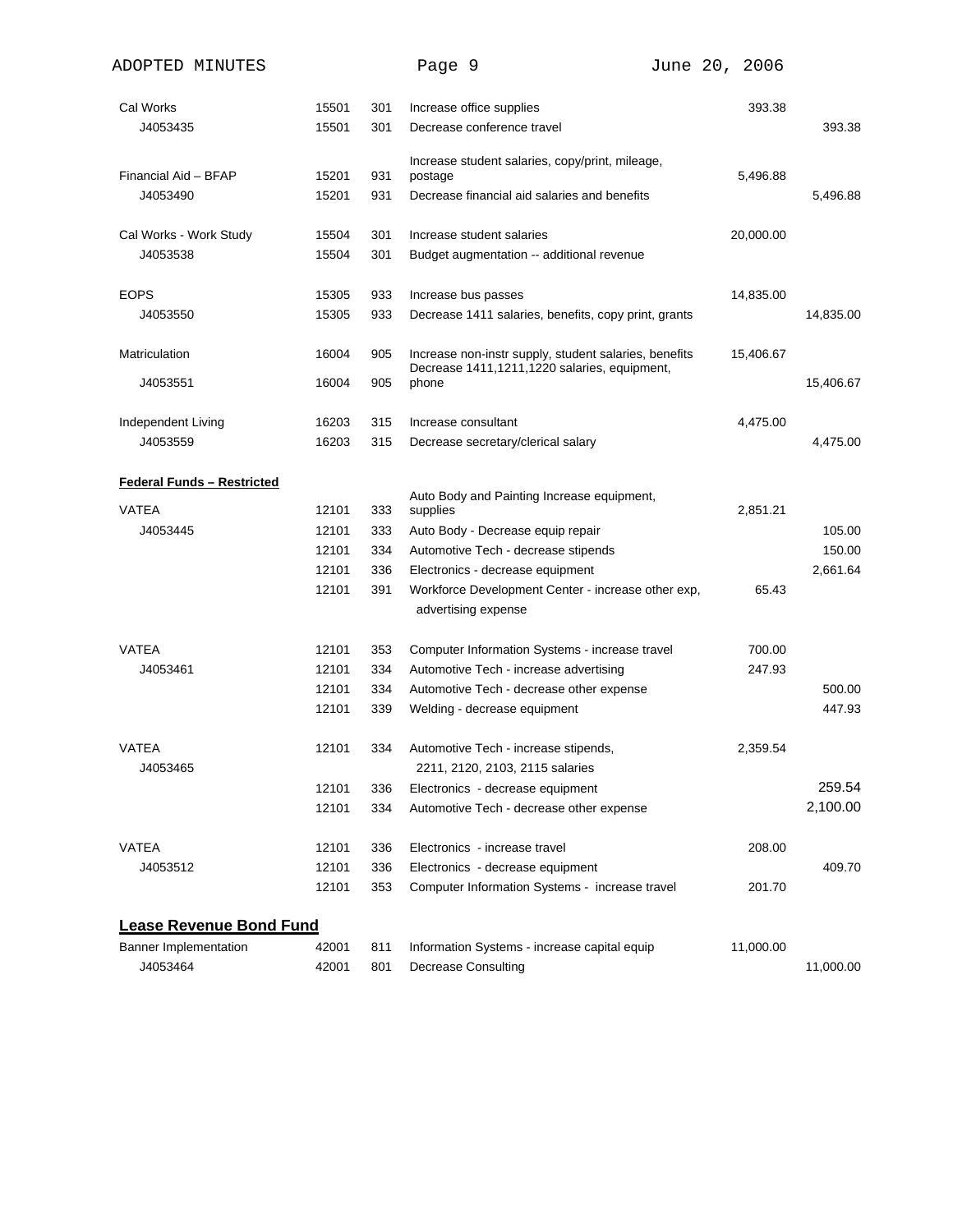M/S/C Cardenas/Ramirez Resolution No. 13559: **EQUIPMENT PURCHASE** 

BE IT RESOLVED that the Board approves the purchase of human patient simulation mannequins and other equipment under the Title V 2+2 Cooperative Grant in the amounts of \$26,689.00, \$49,983.00, \$27,153.00, and \$2,441.00.

M/S/C Cardenas/Ramirez Resolution No. 13560: **DISTRICT PURCHASES** 

WHEREAS, procurement is one of the major functions of the administration of school business; and

WHEREAS, Education Code Section 81656 authorizes delegation of purchasing and contract authority;

NOW THEREFORE BE IT RESOLVED that the Dean for Business Services under the guidance of the Superintendent/President, is hereby authorized and directed to contract for all supplies, materials, apparatus, equipment and services for the District; and

BE IT FURTHER RESOLVED that contracts or purchases exceeding the current bid threshold amount as specified in Section 20651(a) of the Public Contract Code shall be approved by the Board of Trustees in advance of execution; and

BE IT FURTHER RESOLVED that administrative rules and regulations shall be implemented pursuant to the Education Code, Budget and Accounting Manual of the California Community Colleges, and other codes and directives as applicable; and

BE IT FINALLY RESOLVED that this policy shall be reviewed annually.

M/S/C Cardenas/Ramirez Resolution No. 13561: **INITIAL PROJECT PROPOSAL—LIBRARY REMODEL/ADDITION** 

BE IT RESOLVED that the Board approves the submission to the California Community Colleges Chancellor's Office of an Initial Project Proposal for Library Remodel/Addition, for possible state funding in 2008-09.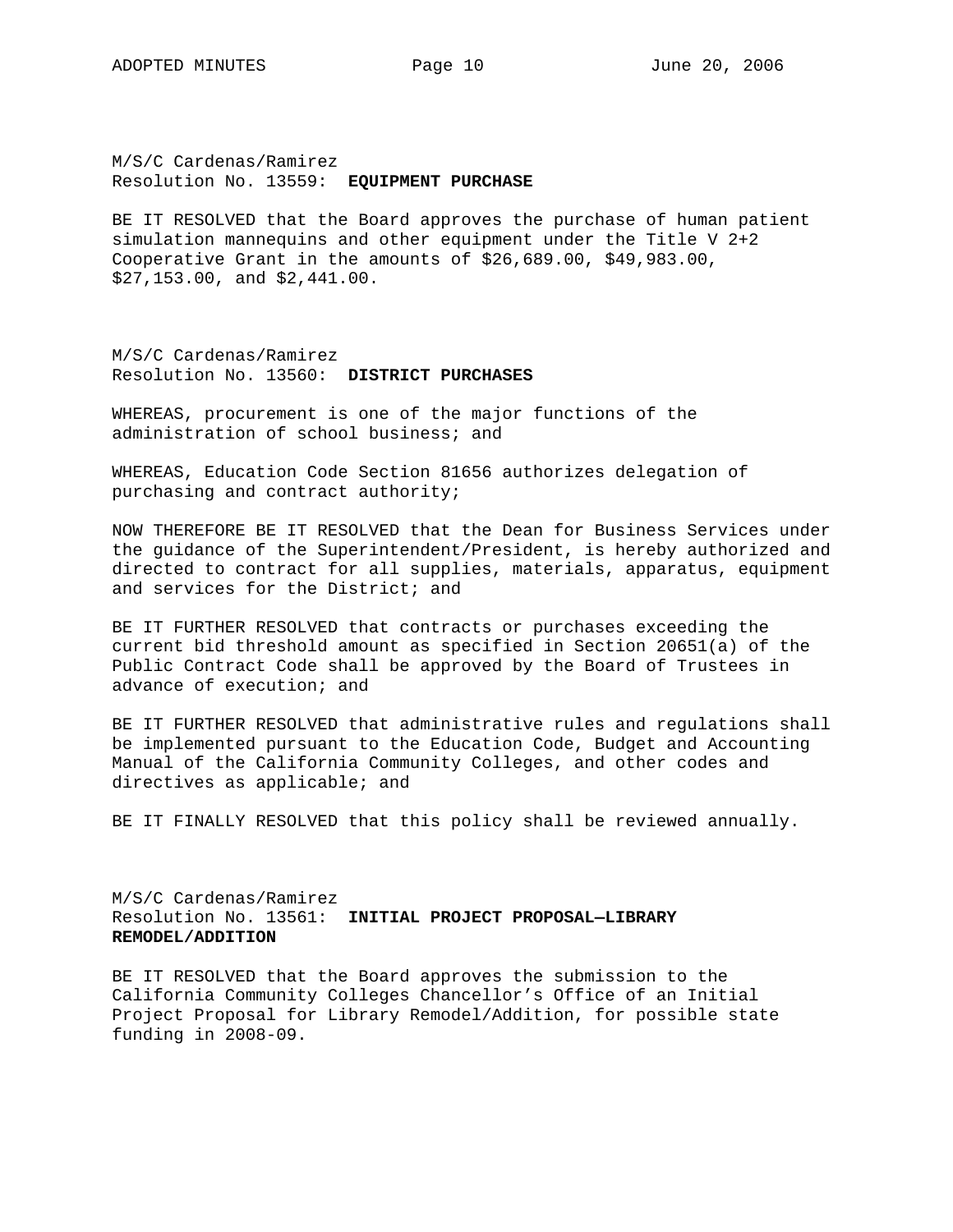#### M/S/C Cardenas/Ramirez Resolution No. 13562: **PROJECT PRIORITY LIST FOR 2008-2012 FIVE-YEAR CONSTRUCTION PLAN**

WHEREAS, in accordance with Section 81820 of the California Education Code, each year community college districts are required to submit a Five-Year Construction Plan to the Chancellor the California Community Colleges; and

WHEREAS, the Five-year Plan communicates to the State Chancellor's Office and other State agencies the anticipated capital outlay needs of the district for the next five years; and

WHEREAS, the Five-year Plan includes information on current enrollment, projected enrollment, and instructional staff. This information, together with actual college space utilization, is analyzed by the Chancellor's Office to develop load-capacity ratios, which are measures of a college's need in certain areas. The loadcapacity ratio is one factor that is considered in State funding of a capital project; and

WHEREAS, one component to the Five-year Plan is the project priority list for the five-year period. The priority list includes all facility needs of the District based on the Education Master Plan, regardless of whether State funding will be requested. The 2008-12 Project Priority List includes projects that are under way, projects that have been approved by the District for bond or other funding, and projects for which State funding will be requested.

|          |                     |               |              | Estimated | Estimated |
|----------|---------------------|---------------|--------------|-----------|-----------|
| Priority |                     | Funding       | Project      | Starting  | Occupancy |
| Number   | Project Description | Source        | Est. Costs   | Date      | Date      |
|          | Science Building    | 100% Local    | \$21,977,000 | 2006/07   | 2007/08   |
|          | Career Technical    |               |              |           |           |
| 2        | Building            | 100% Local    | \$18,000,000 | 2007/08   | 2009/10   |
|          | Building 400        | 50% State/50% |              |           |           |
| 3        | Modernization       | Local         | \$3,342,000  | 2008/09   | 2010/11   |
| 4        | Technology Building | 100% Local    | \$13,990,000 | 2008/09   | 2010/11   |
|          | Library             | 90% State/10% |              |           |           |
| 5        | Remodel/Addition    | Local         | \$12,186,000 | 2009/10   | 2012/13   |

NOW, THEREFORE, BE IT RESOLVED that the Board approves the 2008-12 Project Priority List and approves the submission of the 2008-12 Five Year Construction Plan to the California Community Colleges Chancellor's Office.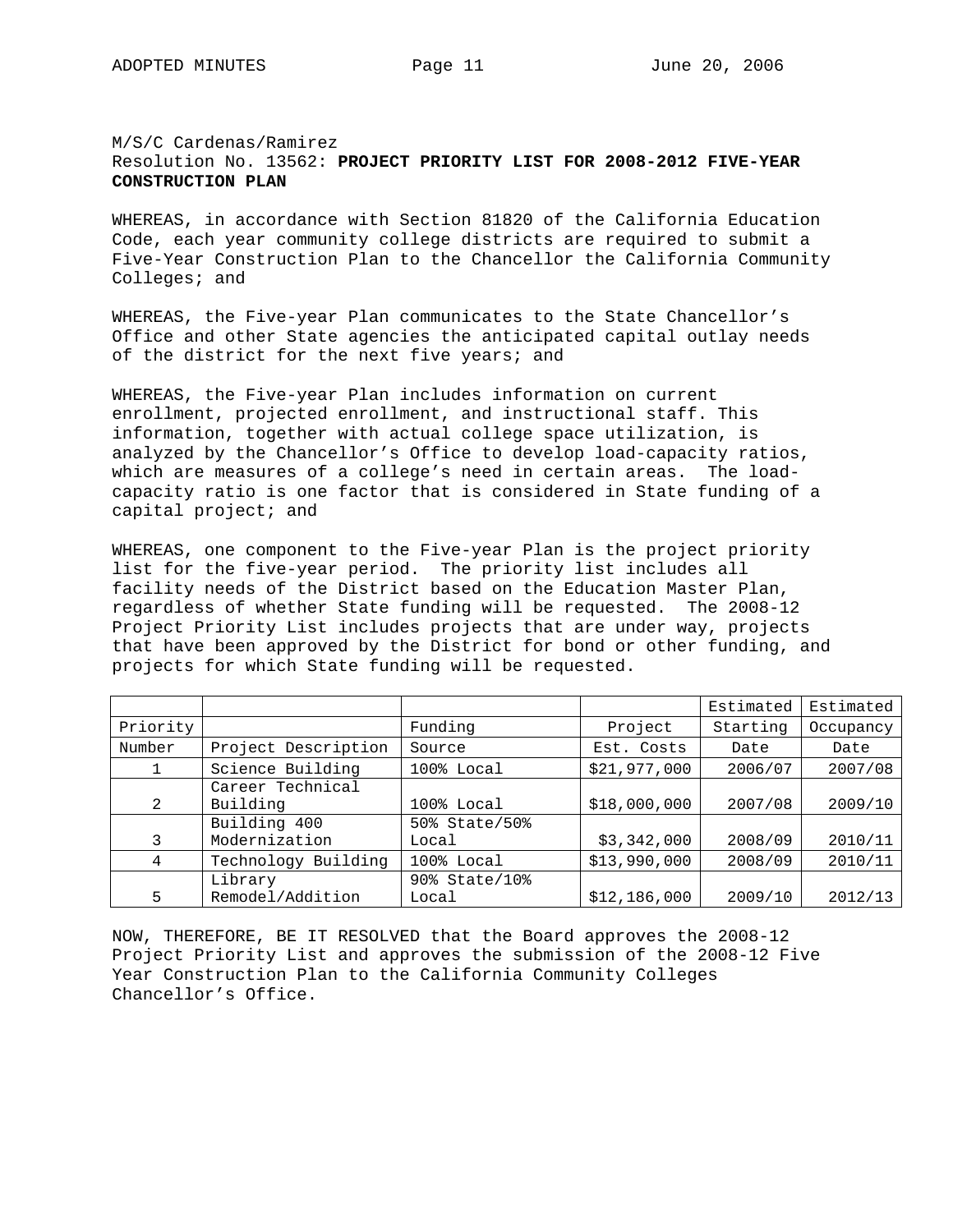#### M/S/C Cardenas/Ramirez Resolution No. 13563: **BUILDING 400 MODERNIZATION**

WHEREAS, under provisions of Education Code Section 81800 of the California Community College Construction Act of 1980, Imperial Community College District is required to submit a Final Project Proposal for consideration for 2008-09 fiscal year funding; and

WHEREAS, the requested project is part of the District's 2008-2012 Five-Year Construction Plan.

NOW, THEREFORE, BE IT RESOLVED that the President and Secretary of the Board of Trustees be, and they are hereby, authorized to submit the proposed project, as directed by the Chancellor's Office, California Community Colleges, under said Act, and to execute the necessary application, assurance, and authentication forms for the following project:

Building 400 Modernization

M/S/C Cardenas/Ramirez Resolution No. 13564: **IVC DESERT MUSEUM**

WHEREAS the Imperial Valley College Desert Museum has agreed to provide funding in the amount of \$34,000, payable to the District in four equal quarterly installments, for operational expenses of the Desert Museum and Southeast Information Center; and

WHEREAS the District will provide funding in the amount of \$10,000 for Desert Museum operating expenses.

NOW, THEREFORE, BE IT RESOLVED that the Board approves an agreement between the District and the Imperial Valley College Desert Museum Society, for fiscal year 2006-07, and authorizes the Superintendent/President to sign the agreement on behalf of the District.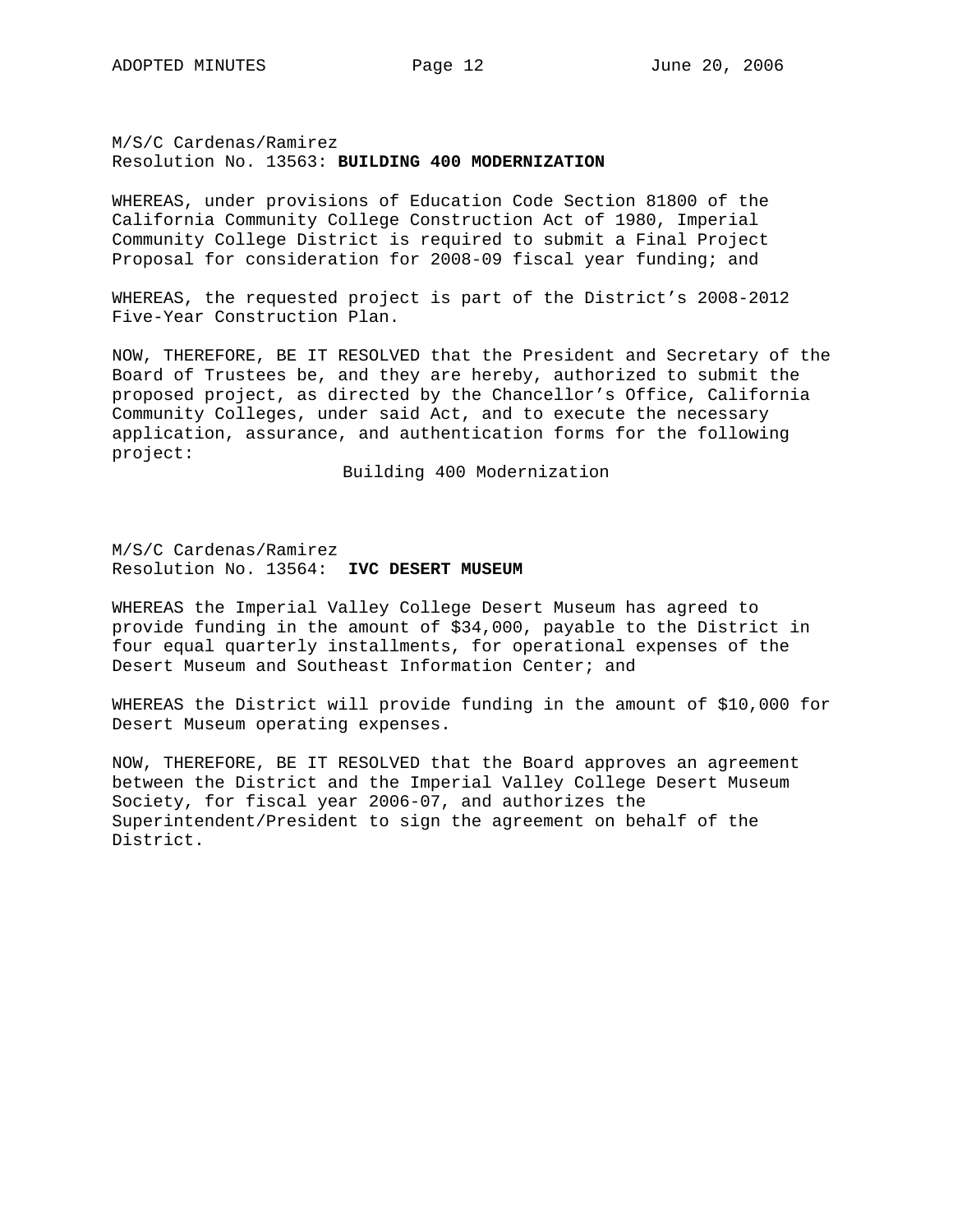# M/S/C Cardenas/Ramirez Resolution No. 13565: **CONTRACT FOR PUBLIC RELATIONS AND MARKETING SERVICES**

WHEREAS the Accreditation Commission mandates that: "*The Institution uses information from its evaluation and planning activities to communicate matters of quality assurance to the public*," and to insure that IVC complies with this standard;

BE IT NOW RESOLVED that the Board approves renewing an agreement with Reliance Communications for the purpose of providing public relations and marketing services for Imperial Valley College as outlined in a work plan for the 2006-2007 fiscal year.

BE IT FURTHER RESOLVED that the Superintendent/President is authorized to negotiate the terms of this contract.

**Fiscal Impact Statement:** Total monthly cost of \$4,200.00, total annual cost of \$50,400.00 to be paid out of the General Fund unrestricted. This expense is part of the 2006-2007 Tentative Budget.

M/S/C Cardenas/Wong Resolution No. 13566: **LIMIT FOR GRADE CHALLENGES**

BE IT RESOLVED that the Board approves the following recommendation of the Academic Senate (5/17/06), with the consent of the Superintendent/ President, with acknowledgement from the College Council (5/8/06) and the Associated Student Government (5/8/06):

Whereas, IVC students have the right of due process; and

Whereas, the concept of due process implies certain limits to the process; and

Whereas, there is currently no limit to the time in which a student can challenge a final grade (A, B, C, D, F, Cr, or No-Cr.); and

Whereas**,** while not specifically a "grade," the W (Withdrawal) is a final mark which can be challenged by a student; and

Whereas, a review of other California community college districts found a range of limits for student final grade/final mark challenges (from one-half of one semester up to seven years);

Therefore, the Imperial Valley College Academic Senate hereby recommends (5/17/06) to the Board of Trustees that, effective Fall 2006, "No grade or "W" symbol will be changed for any reason or any circumstances after three years from the end of the term in which the grade was assigned."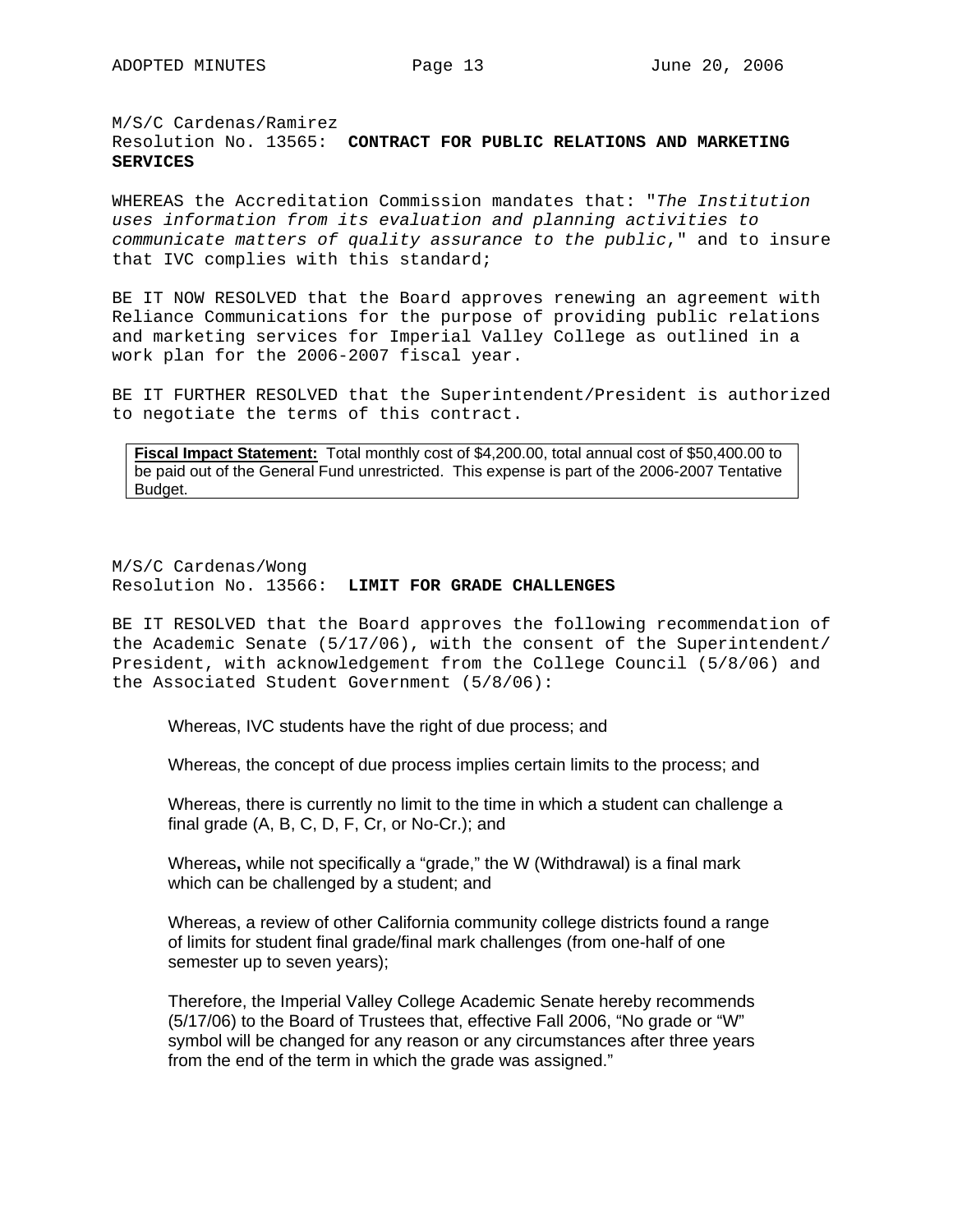M/S/C Cardenas/Wong Resolution No. 13567: **EMPLOYEE EMERITAE STATUS**

BE IT RESOLVED that the Board approves the following recommendation of the Academic Senate (4/5/06), with the consent of the Superintendent/ President, and the acknowledgement from the College Council (5/22/06):

Whereas, the Imperial Valley College governing board approved the new and current Board Policy Manual in the summer of 2004; and

Whereas, the former materials in the Old Board Policy Manual have continued in a state of "procedure" status without the full weight of board policy; and

Whereas, Old Board Policy 3.28 designated all retiring employees as Emeritae employees, a clear statement of institutional policy;

Therefore, the Imperial Valley College Academic Senate hereby recommends that the Board of Trustees reaffirm and update Old Board Policy 3.28/New BP 7375: "All retiring employees shall be designated as Emeritae employees, such as Professor Emeritus, and shall be entitled to the same general privileges they were accorded during their employment, including use of the library and lounges, permanent IVC email account, participation in college meetings, staff parking, and admission at employee rate to various athletic contests and other activities."

M/S/C Cardenas/Wong to go into **CLOSED SESSION**

- 1. NEGOTIATIONS UNDER THE EDUCATIONAL EMPLOYMENT RELATIONS ACT Conference with District Negotiators RE: Direction for Negotiations
- 2. PUBLIC EMPLOYEE PERFORMANCE EVALUATION Title: Superintendent/President

M/S/C Galindo/Wong to go back to **OPEN SESSION**

Board President Acuña stated that information was presented to the Board by the District Negotiators.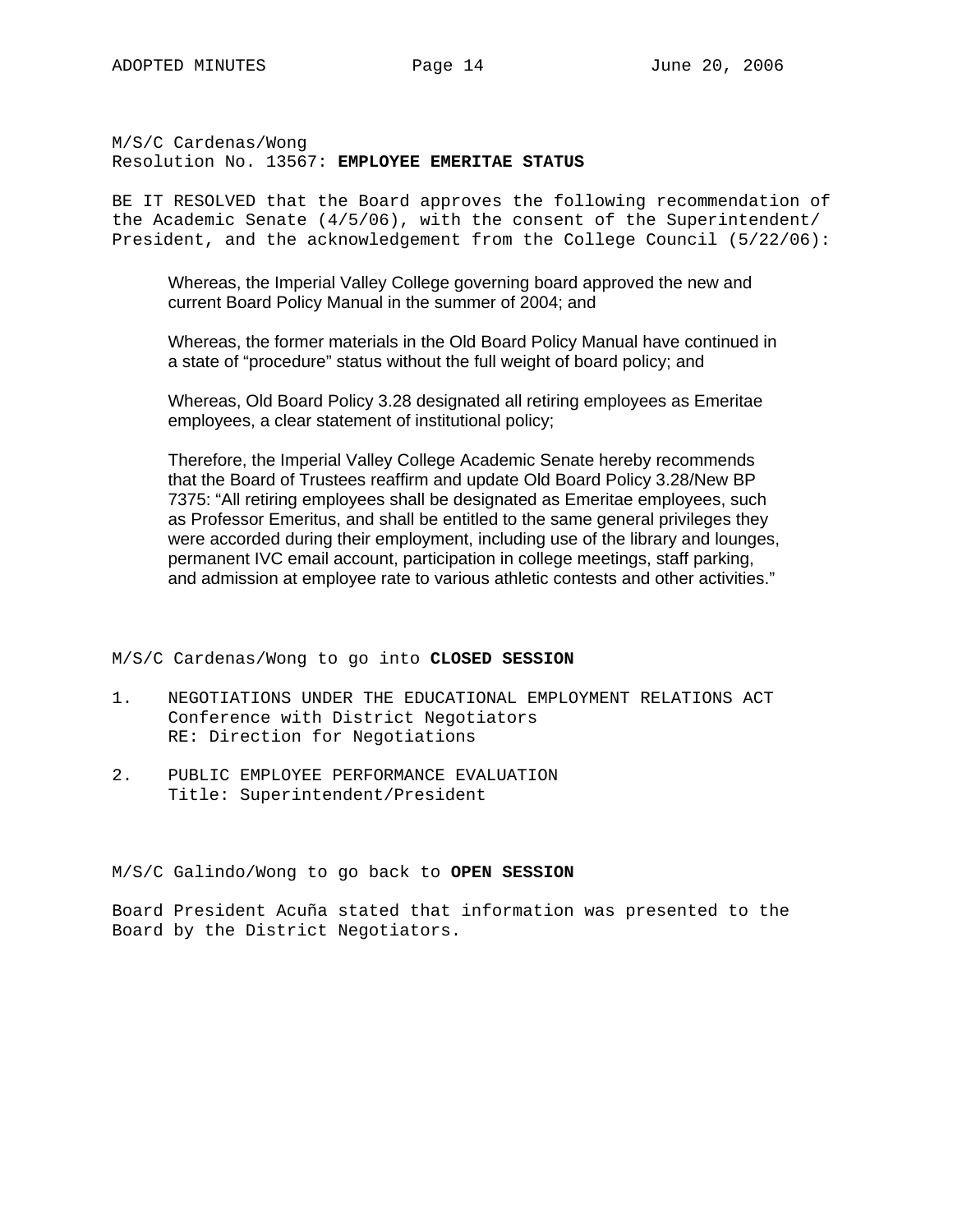M/S/C Cardenas/Wong Resolution No. 13568: **RETIREMENT**

BE IT RESOLVED that the Board accepts, with sincere regret, the retirement of Joel Jacklich, Professor of Music, effective June 12, 2006.

BE IT FURTHER RESOLVED that sincere appreciation is expressed for his 17 years of dedicated service to Imperial Valley College.

M/S/C Wong/Ramirez Resolution No. 13569: **RETIREMENT**

BE IT RESOLVED that the Board accepts, with sincere regret, the retirement of Mary Kay Borchard, Administration of Justice Professor and P. O. S. T. Coordinator, effective June 12, 2006.

BE IT FURTHER RESOLVED that sincere appreciation is expressed for her 23 years of dedicated service to Imperial Valley College.

M/S/C Wong/Ramirez Resolution No. 13570: **RETIREMENT**

BE IT RESOLVED that the Board accepts, with sincere regret, the retirement of Carol Hann, English Professor, effective June 12, 2006.

BE IT FURTHER RESOLVED that sincere appreciation is expressed for her 31 years of dedicated service to Imperial Valley College.

M/S/C Cardenas/Wong Resolution No. 13571: **END OF CONTRACT FOR INTERIM DEAN FOR BUSINESS SERVICES**

BE IT RESOLVED that the Board accepts the end of contract for Joe Vogel, Interim Dean of Business Services, effective June 30, 2006.

BE IT FURTHER RESOLVED that Board and Campus Community expresses its sincere appreciation for his contribution to Imperial Valley College.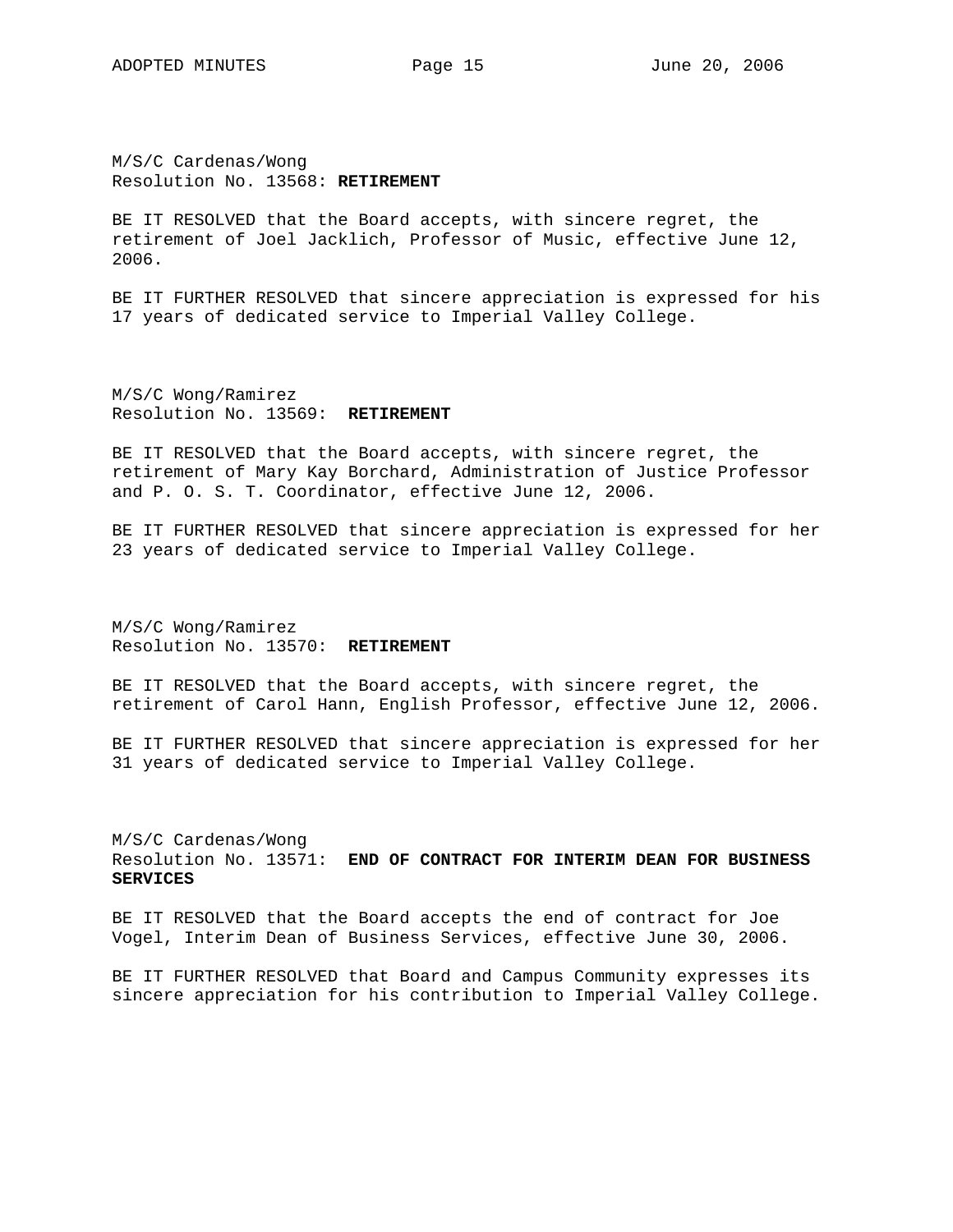M/S/C Cardenas/Galindo Resolution No. 13572: **INTERIM DEAN OF BUSINESS SERVICES**

BE IT RESOLVED that the Board approves the appointment of Richard P. Fragale, to fill the position of Interim Dean of Business Services effective June 21, 2006 through November 30, 2006, or until the permanent full-time position is filled.

BE IT FURTHER RESOLVED that the Superintendent/President is authorized to negotiate the terms of the contract.

**FISCAL IMPACT STATEMENT**: Total Annual Cost of \$107,500 ÷ 244 = \$440.57 per day  $x$  112 estimated days = \$49,343.84.

M/S/C Cardenas/Wong Resolution No. 13573: **INTERIM VICE PRESIDENT FOR ACADEMIC SERVICES**

BE IT RESOLVED that the Board approves the appointment of Gary Rodgers, a full-time academic faculty member, to the position of Interim Vice President for Academic Services, with compensation to be based on a 12-month contract (244 service days effective July 1, 2006 through June 30, 2007.

BE IT FURTHER RESOLVED that the Board allows the Superintendent/ President to act in place of this Interim Vice President for Academic Services in making personnel decisions in regards to Valerie Rodgers, Division Chair of Business, who reports to Gonzalo Huerta, Dean of Applied Sciences, who will report to the Interim Vice President for Academic Services.

```
FISCAL IMPACT STATEMENT: Step 1 Vice President Position $113,500.00 per year.
```
M/S/C Cardenas/Wong Resolution No. 13574: **REPLACEMENT OF VICE PRESIDENT FOR ACADEMIC SERVICES**

BE IT RESOLVED that the Board approves the Superintendent/President's request to replace the administrative vacancy of the Vice President for Academic Services.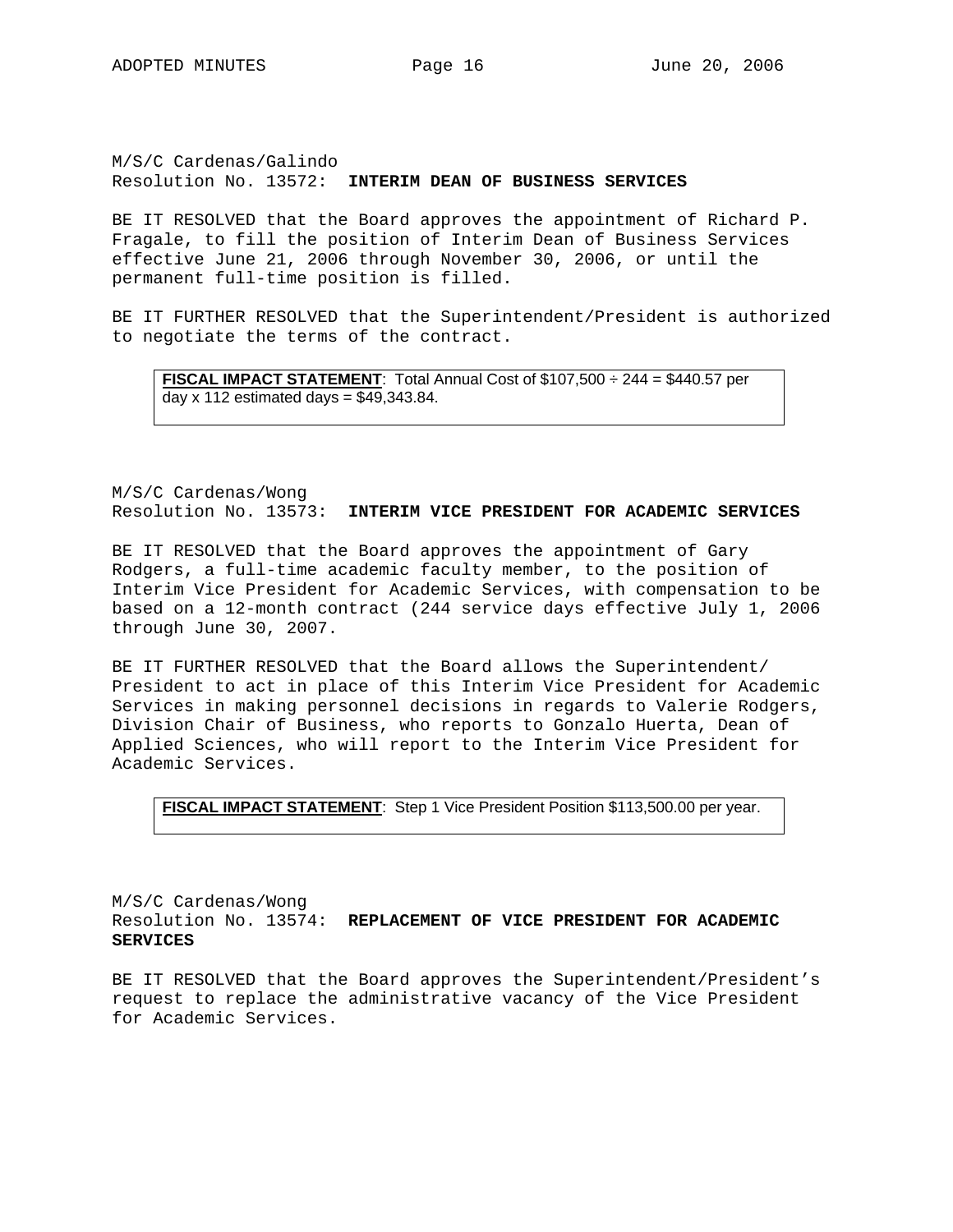M/S/C Cardenas/Wong Resolution No. 13575: **FACULTY RESIGNATIONS**

BE IT RESOLVED that the Board accepts the resignations of the following faculty members effective June 10, 2006:

| Jaime J. Astacio-Rivera | Mathematics Instructor           |
|-------------------------|----------------------------------|
| Ken Eaves               | Building Construction Instructor |
| Gregory Marshall        | Political Science Instructor     |
| Christopher Roberts     | History Instructor               |
| Diane E. Woods          | ESL Instructor                   |

M/S/C Cardenas/Wong Resolution No. 13576: **2006-2007 COACHING ASSIGNMENTS**

BE IT RESOLVED that the following individuals have been designated to the following athletic assignments for the 2006-2007 academic year:

Athletic Director: Jim Mecate Head Coach Men's Soccer: Rafael Contreras Assistant Coach Men's Soccer: Roberto Guerrero Head Coach Women's Soccer: Angelica Ramos Assistant Coach Women's Soccer: Diana Mendez Volunteer Asst. Coach Women's Soccer: Jesus Ramos Head Coach Women's Volleyball: Jill Tucker Assistant Coach Women's Volleyball: Gerardo Casarez \*Assistant Coach Women's Volleyball: Patsy Enders Head Coach Men's Basketball: TBA Assistant Coach Men's Basketball: TBA Head Coach Women's Basketball: Jill Tucker Assistant Coach Women's Basketball: Jeff Deyo \*Assistant Coach Women's Basketball: Joe Garcia Volunteer Assistant Coach Women's Basketball: Kevin McFadden Head Coach Men's Baseball: Jim Mecate Assistant Coach Men's Baseball: Enrique Lechuga \*Assistant Coach Men's Baseball: Brian Martin Volunteer Assistant Coach Men's Baseball: David Drury Head Coach Women's Softball: Jill Lerno Assistant Coach Women's Softball: Amber Cardenas Head Coach Men's Tennis: Mike Palacio Assistant Coach Men's Tennis: Gerardo Casarez Head Coach Women's Tennis: Ana Garcia Assistant Coach Women's Tennis: Alfonso Mateus Cheer Advisor: Jill Lerno

\*Paid from IVC Foundation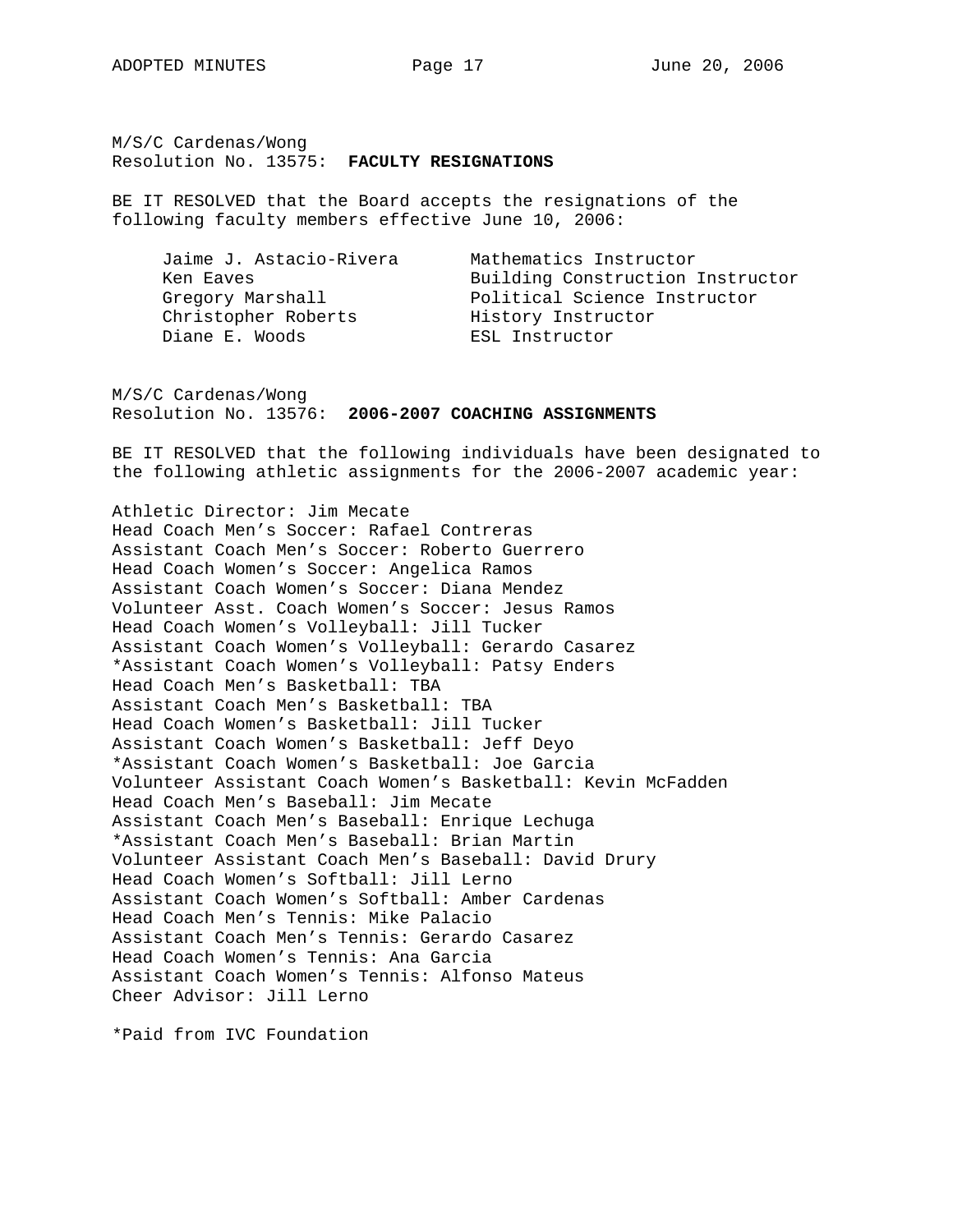M/S/C Cardenas/Wong

Resolution No. 13577: **TEMPORARY ACADEMIC EMPLOYMENT** 

BE IT RESOLVED that the following full-time temporary pro-rata daily academic personnel be employed for the period of May 8, 2006 through June 10, 2006:

| NAME             | CLASSIFICATION/STEP                                                               | ASSIGNMENT         |  |  |
|------------------|-----------------------------------------------------------------------------------|--------------------|--|--|
| Fisher, Raenelle | Appropriate Classification<br>and Step Contingent Upon<br>Verification of Records | History Instructor |  |  |

M/S/C Cardenas/Wong Resolution No. 13578: **TEMPORARY ACADEMIC EMPLOYMENT** 

BE IT RESOLVED that the following full-time temporary academic personnel be employed for the 2006-2007 Academic Year, pending medical and background checks:

| NAME          | CLASSIFICATION/STEP                                                               | ASSIGNMENT                                   |
|---------------|-----------------------------------------------------------------------------------|----------------------------------------------|
| Norris, Terry | Appropriate Classification<br>and Step Contingent Upon<br>Verification of Records | English (Basic<br>Composition)<br>Instructor |

M/S/C Cardenas/Wong Resolution No. 13579: **TEMPORARY ACADEMIC EMPLOYMENT** 

BE IT RESOLVED that the following full-time temporary academic personnel be employed for the Fall 2006 Semester, pending medical and background checks:

| NAME             | CLASSIFICATION/STEP                                                               | ASSIGNMENT                      |  |
|------------------|-----------------------------------------------------------------------------------|---------------------------------|--|
| Montenegro, Jean | Appropriate Classification<br>and Step Contingent Upon<br>Verification of Records | English (Reading)<br>Instructor |  |

M/S/C Cardenas/Wong Resolution No. 13581: **CLASSIFIED STAFF MEMBER RETIREMENT**

BE IT RESOLVED that the Board accepts, with sincere regret, the retirement of Connie Smith, Mailroom Office Assistant, effective July 14, 2006.

BE IT FURTHER RESOLVED that sincere appreciation be expressed for her fifteen years of service to Imperial Valley College.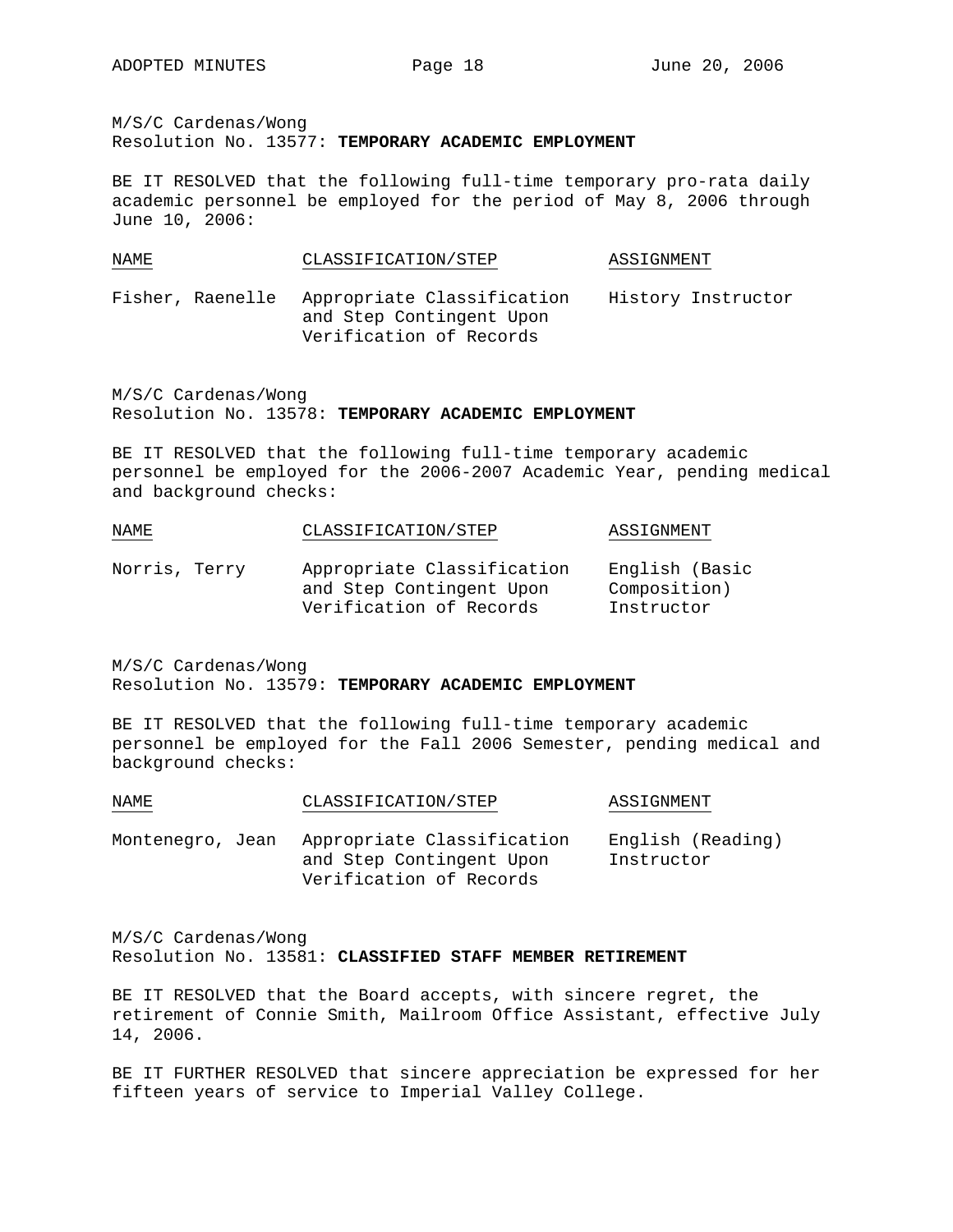M/S/C Cardenas/Wong Resolution No. 13582: **CLASSIFIED STAFF MEMBER RETIREMENT**

BE IT RESOLVED that the Board accepts, with sincere regret, the retirement of Isabel Nunez, Financial Aid Assistant/Receptionist, effective July 28, 2006.

BE IT FURTHER RESOLVED that sincere appreciation be expressed for her twenty-two years of service to Imperial Valley College.

M/S/C Wong/Ramirez Resolution No. 13583: **CONFIDENTIAL STAFF MEMBER RETIREMENT**

BE IT RESOLVED that the Board accepts, with sincere regret, the retirement of Shirley Hofer-Bell, Executive Assistant to the President and Board, effective July 28, 2006.

BE IT FURTHER RESOLVED that sincere appreciation is expressed for her twenty-six years of dedicated service to Imperial Valley College.

M/S/C Cardenas/Wong Resolution No. 13584: **ELIMINATION OF CLASSIFIED MANAGEMENT CLASSIFICATION**

BE IT RESOLVED that the Board approves the elimination of a Categorical funded Classified Management Position titled Director of Workforce Development, effective July 1, 2006.